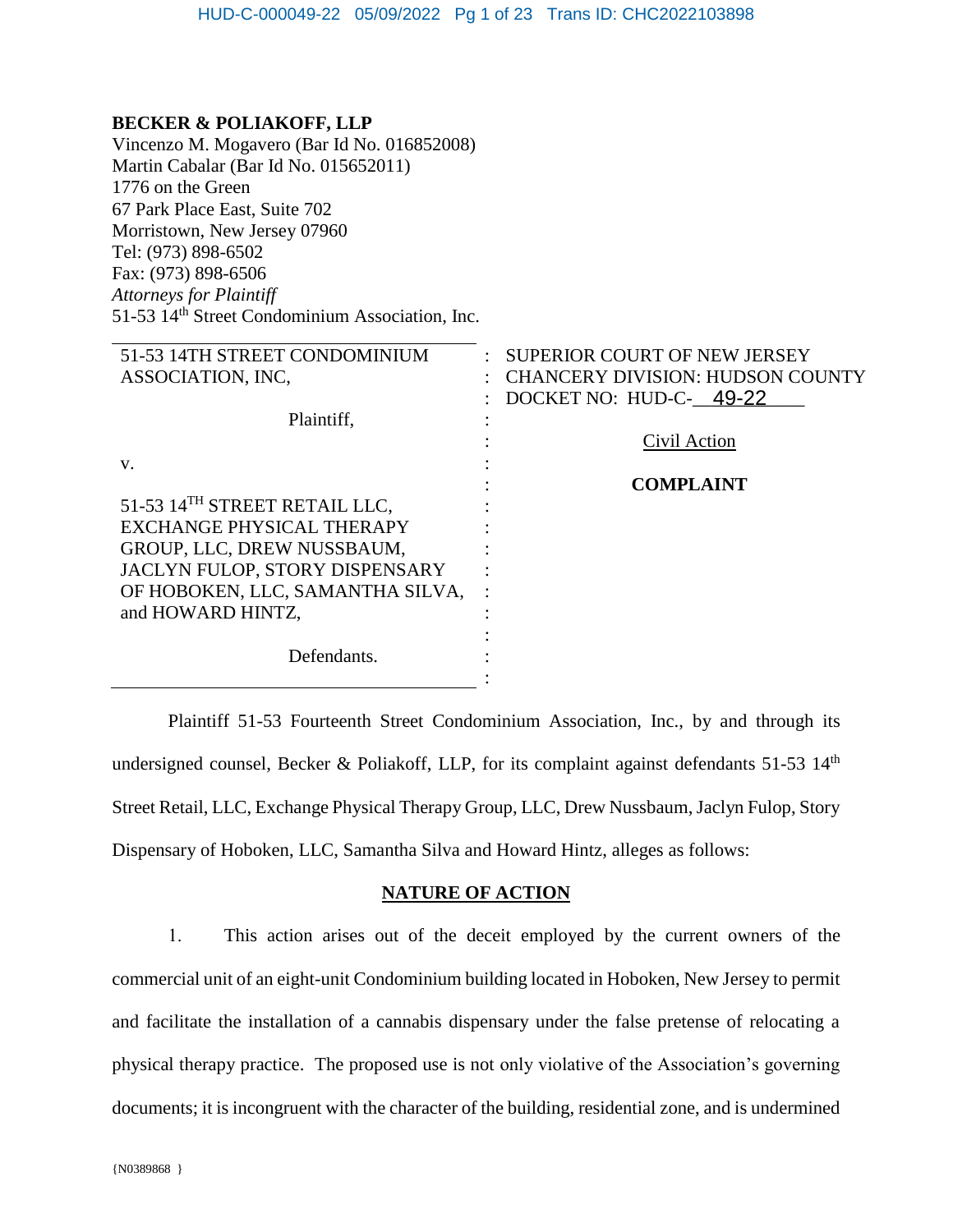## HUD-C-000049-22 05/09/2022 Pg 2 of 23 Trans ID: CHC2022103898

by the express representations made to the seller of the commercial unit to induce sale of the unit. In short, it is a prohibited use that should be enjoined and for which damages should issue.

#### **PARTIES**

2. Plaintiff 51-53 Fourteenth Street Condominium Association, Inc. (the "Association") is a New Jersey non-profit corporation organized and existing pursuant to N.J.S.A. 15A:1-1, et seq., which maintains a principal business address at  $51-53$   $14<sup>th</sup>$  St., Hoboken, New Jersey.

3. Pursuant to the New Jersey Condominium Act, N.J.S.A. 46:8B-1, et seq. (the "Condominium Act"), the master deed creating the subject condominium (the "Master Deed") and the Association's Bylaws (together, the "Governing Documents"), the Association's responsibilities include managing, operating, maintaining, and repairing the "common elements" of a residential development comprised of 7 residential units and 1 commercial unit (the "Condominium").

4. The Master Deed was recorded in the Office of the Hudson County Register of Deeds on June 20, 2005, in Deed Book 7586 at Page 74, et seq. A true and accurate copy of the Master Deed is attached hereto as **Exhibit A**.

5. The Bylaws of the Association (the "Bylaws") were recorded as Exhibit "1-E" to the Master Deed. A true and accurate copy of the Bylaws are attached hereto as **Exhibit B**.

6. Pursuant to the Governing Documents, the affairs of the Association are managed by the Association's Board of Trustees (the "Board"). (Ex. B, By-laws Art. II, §1).

7. The Bylaws state that the Board has the powers and privileges necessary for the administration of the affairs, business and property of the Association and the Governing Documents empower the Board with all duties necessary to discharge its powers in a manner that protects the health, safety and general welfare of the Condominium and to do or cause to be done all such other lawful acts and things as it is legally entitled to do under the law or by the Governing Documents.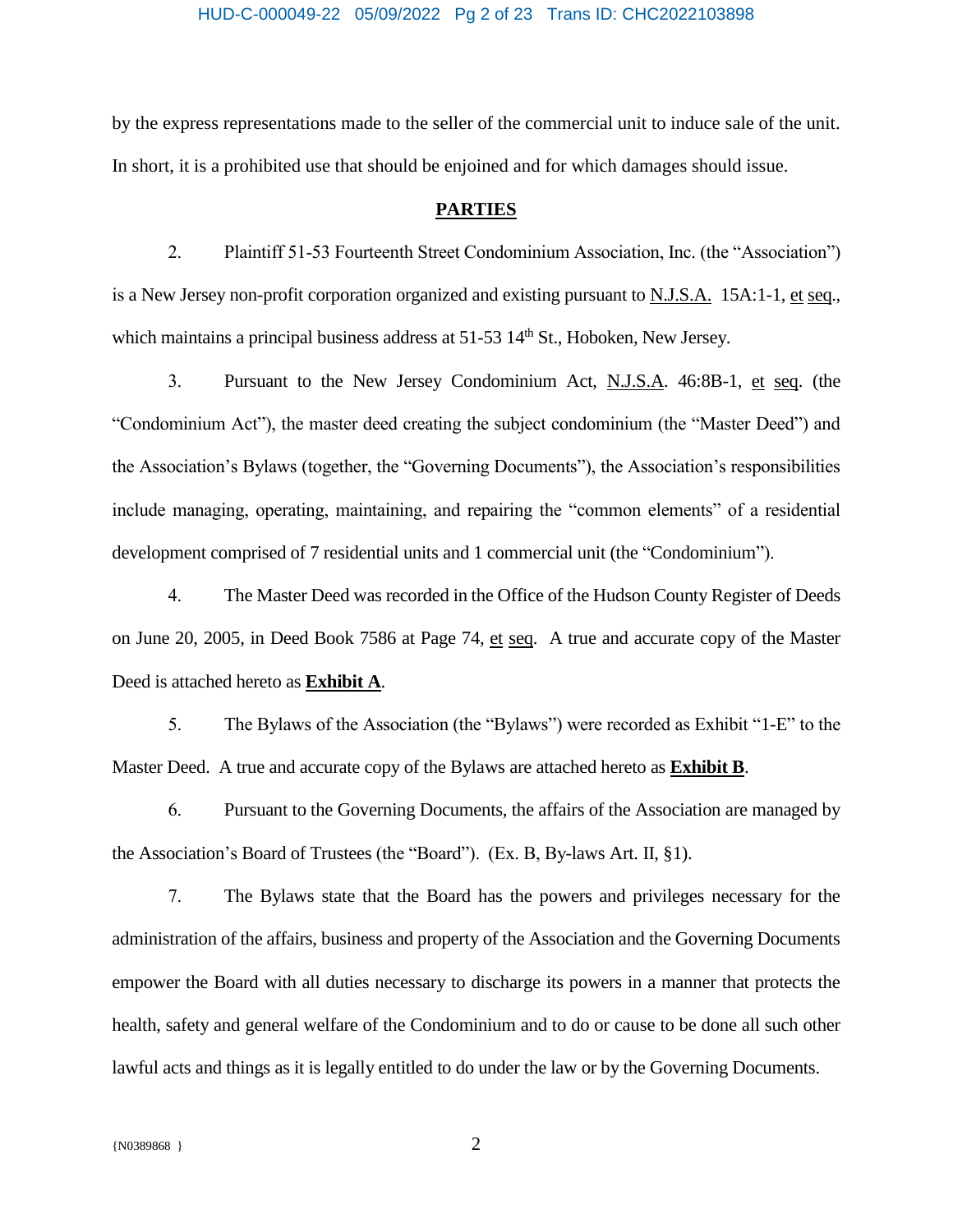#### HUD-C-000049-22 05/09/2022 Pg 3 of 23 Trans ID: CHC2022103898

8. Defendant Exchange Physical Therapy Group, LLC ("Exchange"), is a New Jersey limited liability company which maintain a principal business address located at 443 Albany Ct., West New York, Hudson County, New Jersey. (See **Exhibit C** hereto).

9. Defendant Drew Nussbaum is an individual with a principal residential address located at 443 Albany Ct., West New York, Hudson County, New Jersey. Nussbaum is the registered agent for defendant 51-53 14th Street Retail. See **Exhibit C** hereto.

10. Defendant Jaclyn Fulop ("Fulop") is an individual with a principal residential address located at 360 Ogden Ave., Jersey City, Hudson County, New Jersey. (Id.)

11. Fulop is the wife of Jersey City Mayor Steven Fulop.

12. According to the New Jersey Secretary of State, Drew Nussbaum is listed as the General Partner and registered agent for service of process for Exchange. (Id.)

13. Exchange also maintains a website at [www.exchangephysicaltherapygroup.com.](http://www.exchangephysicaltherapygroup.com/)

14. According to the Exchange website, Exchange operates out of three locations: (i) 200 Hudson Street, Suite 127, Jersey City, Hudson County, New Jersey; (ii) 500 Avenue at Port Imperial, Weehawken, Hudson County, New Jersey; and (iii) 133 Monroe Street, Hoboken, Hudson County, New Jersey; and (iv) 1325 Hudson Street, Hoboken, Hudson County, New Jersey.<sup>1</sup>

15. Jaclyn Fulop is listed as the owner of Exchange on its publicly available website.<sup>2</sup>

16. Defendant 51-53 14<sup>th</sup> Street Retail LLC ("Retail"), is a New Jersey limited liability company formed on July 23, 2021, which maintains a principal place of business addressed located at 443 Albany Ct., West New York, New Jersey. (See **Exhibit D** hereto).

17. Drew Nussbaum and Jackie Fulop are also the principals of Retail. (Id.)

 $\overline{a}$ 

<sup>1</sup> <https://www.exchangephysicaltherapygroup.com/about/>

<sup>2</sup> <https://www.exchangephysicaltherapygroup.com/our-team/>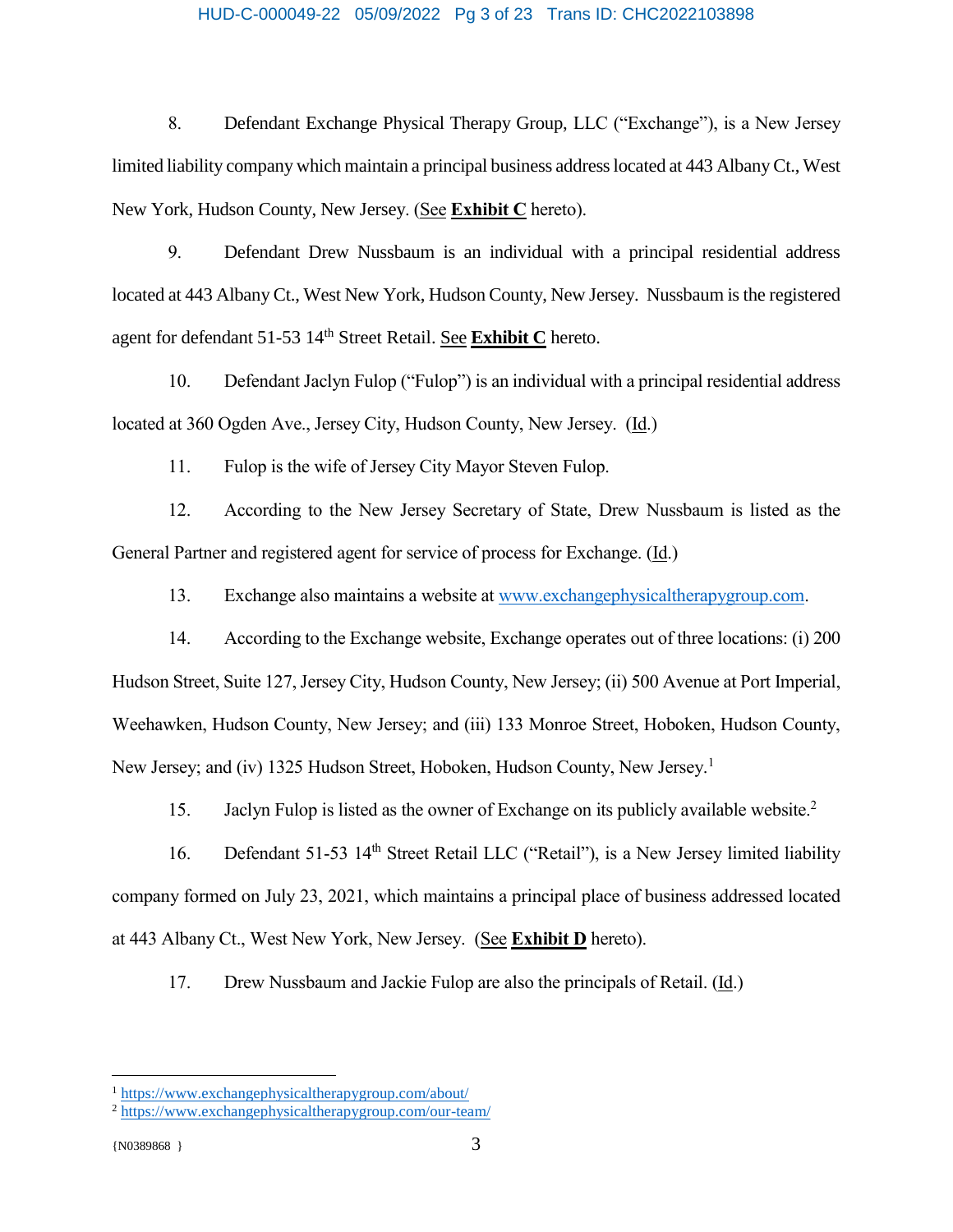#### HUD-C-000049-22 05/09/2022 Pg 4 of 23 Trans ID: CHC2022103898

18. Defendant Story Dispensary of Hoboken LLC is a New Jersey limited liability company formed on January 11, 2022, which purports to maintain a principal place of business located at 51 14<sup>th</sup> Street, 1<sup>st</sup> Floor, Hoboken, Hudson County, New Jersey, though it does not currently occupy the premises. (**Exhibit E**).

19. Defendant Samantha Silva is an individual residing at 2 Marine View Plaza, Apartment 23D, Hoboken, New Jersey.

20. Based on information and belief, Marine View Plaza is a residential building in the C-1 commercial business district, in which placement of a cannabis dispensary would be permitted; except for the fact that the Planning Board and/or City Council is considering an amendment that would specifically eliminate Marine View Plaza from the permitted area.

21. Silva is a principal for Story and, based on information and belief, owns a 60% interest serves as its CEO in addition to her position as a bartender at City Bistro, located at 56 14<sup>th</sup> Street, Hoboken New Jersey, directly across the street from the Association's Condominium building.

22. Defendant Howard Hintz is an individual residing in Maricopa County, Arizona, who owns a 40% interest in Story. Hintz is noted as the applicant designated in Story's application for development that is currently before the City of Hoboken Planning Board and Board of Adjustment.

23. Based on information and belief, while Silva is identified as holding a 60% interest in Story, Hintz and others assert domination and control over the day-to-day operations of Story.

24. Defendant Drew Nussbaum is also affiliated with Story, as his name and address were listed in the contact section of Story's application before the Cannabis Review Board.

#### **FACTS COMMON TO ALL COUNTS**

25. The Association was formed by way of the Master Deed filed on June 7, 2005.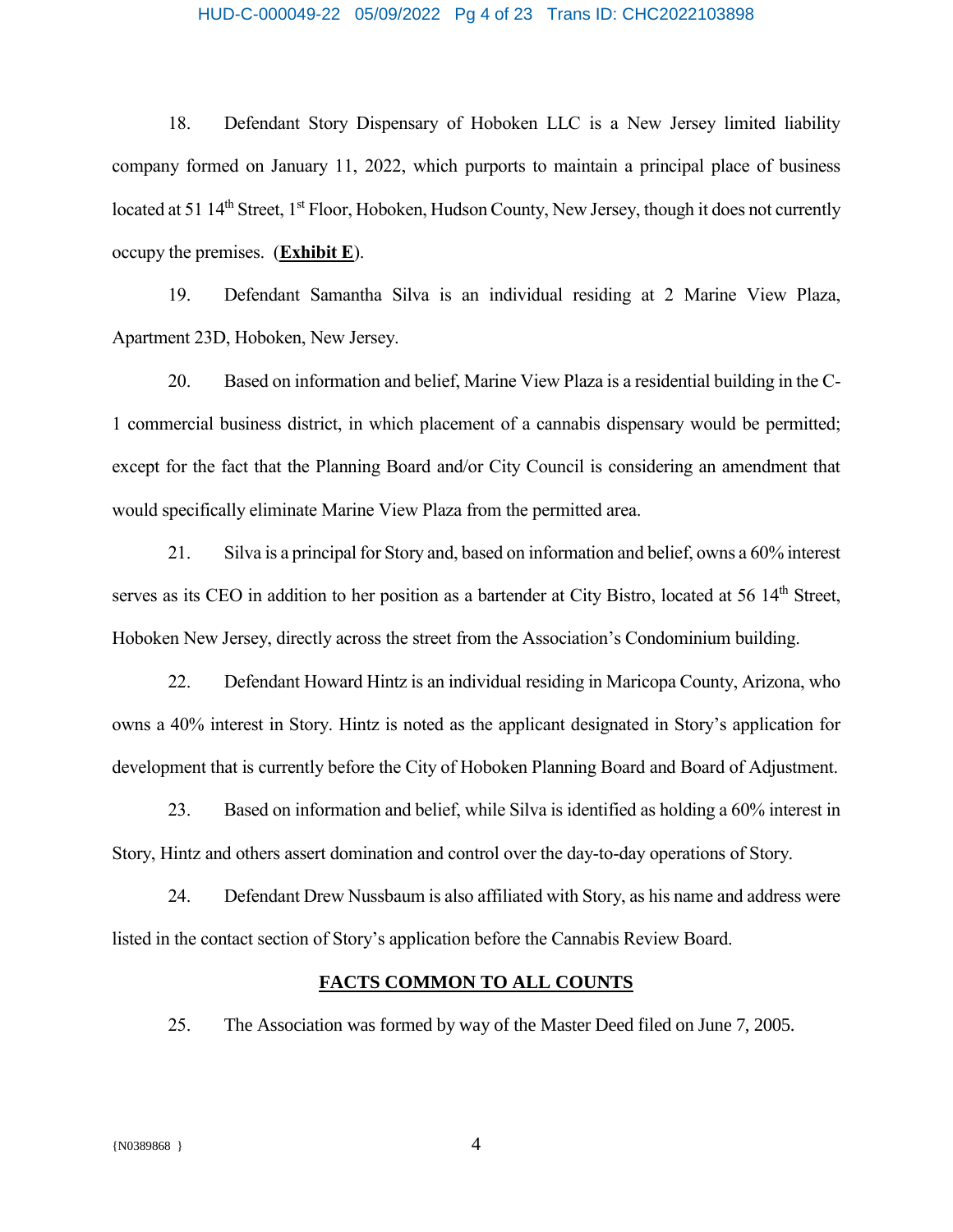#### HUD-C-000049-22 05/09/2022 Pg 5 of 23 Trans ID: CHC2022103898

26. The Condominium consists of a  $1<sup>st</sup>$  floor commercial unit (the "Commercial Unit"), formerly operated as the well-known Hudson Tavern restaurant, and seven residential units above the 1 st floor commercial unit (the "Residential Units").

27. On May 26, 2020, Bren Corp, the owner of the Hudson Tavern restaurant and the associated liquor license, listed the restaurant and the liquor license for sale.

28. Following the restaurant'slisting, Bren Corp. was approached by various restaurateurs interested in purchasing the restaurant. On July 7, the listing was revised to reflect the Commercial Unit, owned by Bren II Corp., being for sale.

29. A few days thereafter, Bren II Corp. was approached by Exchange, which operates one of its four locations from a dedicated space located at 1325 Hudson Street, Hoboken, New Jersey, also directly across the street from the Condominium.

30. When Exchange approached the owner of Bren II Corp., Thomas Brennan, about acquiring the Commercial Unit, its principal, Drew Nussbaum, represented to Mr. Brennan that Retail was interested in purchasing property so it could relocate Exchange's physical therapy practice from its current Uptown Hoboken space at 1325 Hudson Street, which was leased.

31. In attendance at the first showing of the property was Mr. Nussbaum, the chiropractor at Exchange, Ms. Fulop, a physical therapist at Exchange, and Ms. Fulop's husband, Steven Fulop, the Mayor of Jersey City.

32. The group liked the space, and during the meeting, Mr. Fulop asked if Mr. Brennan was willing to take the property off the market at that time.

33. Thereafter, Mr. Nussbaum verbally confirmed on numerous occasions with Mr. Brennan that he intended to move his physical therapy/chiropractic practice to the commercial space.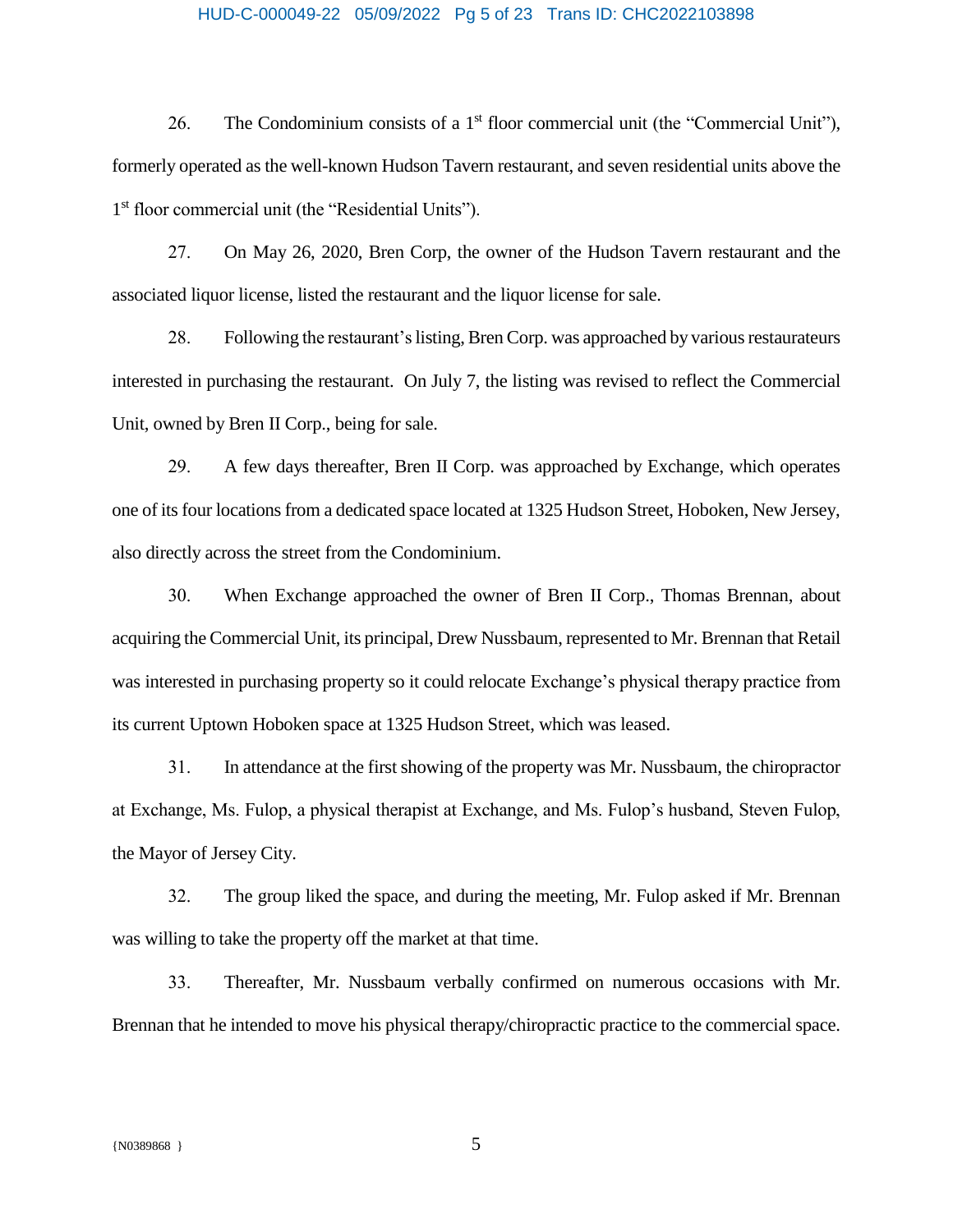#### HUD-C-000049-22 05/09/2022 Pg 6 of 23 Trans ID: CHC2022103898

34. In reliance upon this representation, Bren II Corp. agreed to sell the Commercial Unit to Retail, in which those parties contractually specified that the intended use of the space would be for a "medical office."

35. And, on August 3, 2021, Bren II Corp. entered into a contract of sale with Retail.

36. Retail was formed only *11 days earlier*.

37. Under § 12 of the Purchase Agreement, captioned "Building and Zoning Laws." the Buyer represented as follows: "The Buyer intends to use the Property as a Commercial **CONDO for use as a medical office**." (**Exhibit F**) (emphasis in original).

38. In late December 2021 or early January 2022, Andrea Aronoff, the owner of a residential unit in the Association, entered the building when Mr. Brennan and Mr. Nussbaum were speaking in the entryway. Mr. Brennan introduced Mr. Nussbaum to Ms. Aronoff and indicated he was one of the new owners of the Commercial Unit.

39. During the conversation, Mr. Nussbaum stated to Ms. Aronoff that he would be relocating Exchange's physical therapy practice to the Commercial Unit.

40. On the basis of these representations, the purchase was ultimately consummated.

41. On November 19, 2021, Bren II Corp. sold its interest in the property located at 51- 53  $14<sup>th</sup>$  Street (Block 245, Lot 10) to Retail for the sum of \$2,400,000. (See Exh. F hereto).

42. To finance this purchase, Retail obtained a commercial mortgage from BCB Community Bank in the amount of \$1,800,000. (**Exhibit G**).

43. The mortgage and security agreement securing this loan was executed by Fulop and Nussbaum as Retail's members.

44. Based on information and belief, Fulop and Nussbaum also own Exchange.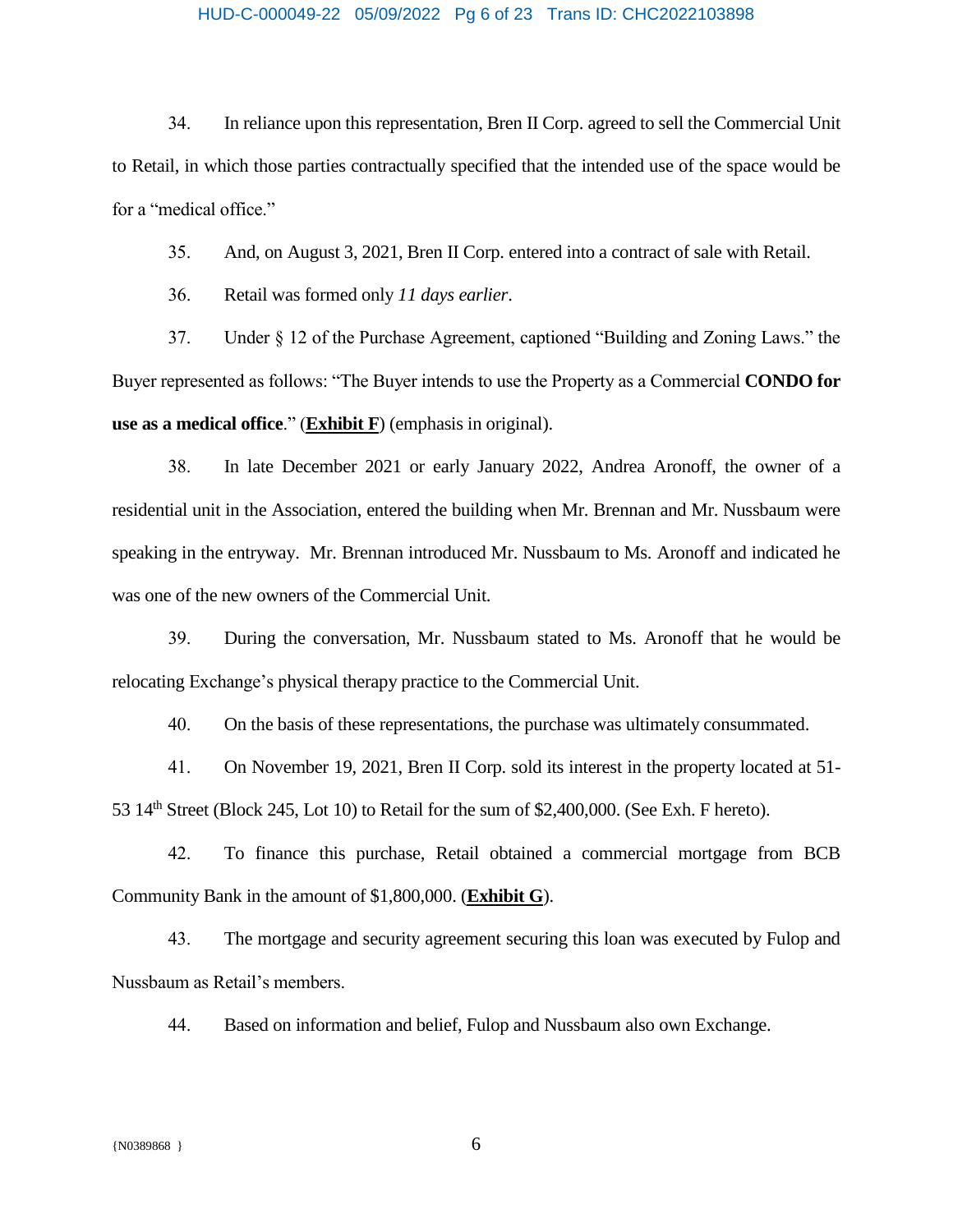#### HUD-C-000049-22 05/09/2022 Pg 7 of 23 Trans ID: CHC2022103898

45. The Mortgage and Security Agreement was accompanied by a Condominium Rider requiring the Mortgagor to, among other things: (i) "perform all of its obligations under the Condominium's Organizational Documents;" (ii) not take "any action which would have the effect of rendering the public liability insurance coverage maintained by the Owners Association unacceptable to the Mortgagee." (Id. at 21-22).

46. Unbeknownst to Mr. Brennan or the other residential unit owners of the Condominium, following the sale of the commercial unit, Retail entered into a letter of intent to lease this commercial space to Story – a newly formed entity.

47. Despite the representations made by Retail, the property is not intended to be used as a "medical office," but rather by Story as a recreational cannabis dispensary.

48. Of the seven residential units in the Condominium, five residential units are owner occupied and the remaining two are rented by Mr. Brennan.

49. Mr. Brennan had been told prior to the sale of the Commercial Unit, by both of his tenants of his residential units, that they were interested in purchasing their units. However, now that the Commercial Unit has been sold, and it has become known that Defendants intend to operate a recreational cannabis dispensary, both of the renters have informed Mr. Brennan they are no longer interested in purchasing.

50. All of the residential unit owners are opposed to the improper and unapproved use of this space as a cannabis dispensary.

51. The use of the Commercial Unit as a cannabis dispensary is in direct contravention to the Association's Governing Documents as a deleterious activity.

52. In addition, on April 30, 2022, the Association's Board of Trustees adopted a Resolution Clarifying the Sale, Use, Display, Transfer, Distribution and/or Smoking Vaping, or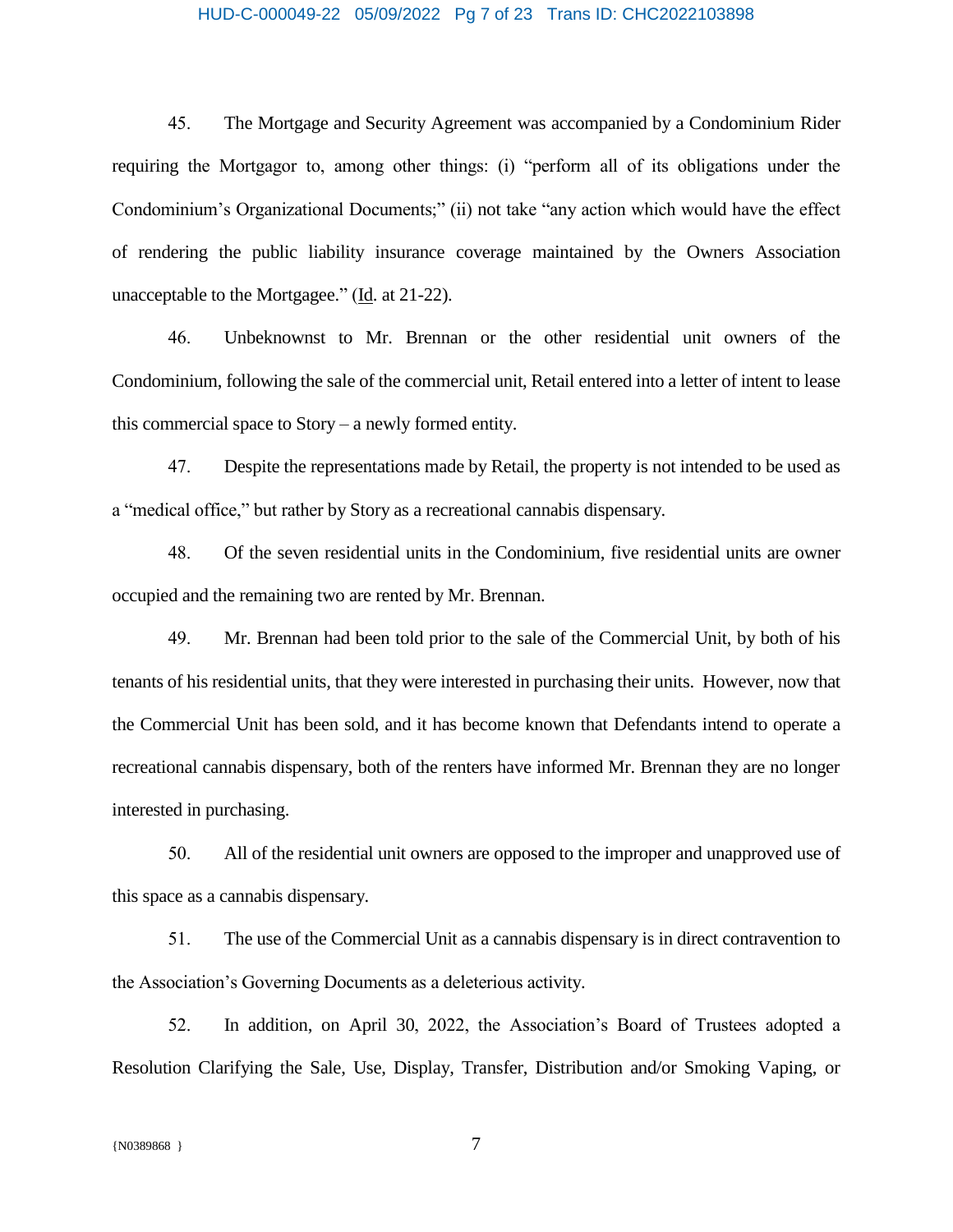#### HUD-C-000049-22 05/09/2022 Pg 8 of 23 Trans ID: CHC2022103898

Aerosolizing of Cannabis and/or Marijuana as a Deleterious Activity and prohibiting same due to various negative impacts on the Association and its members.

#### The Story Application

53. On January 24, 2022, Story officially submitted its Cannabis Business Application to the City of Hoboken Cannabis Review Board ("CRB"). (**Exhibit H**).

54. Story submitted this CRB application *13 days after* its formation by Samantha Silva as Story's Chief Executive Officer – who also serves as a bartender across the street at City Bistro.

55. Critically, the CRB application provides that the requested use is for "retail cannabis license." Notably, no "Medical Cannabis License" is requested. (Id.)

56. The local operator of the proposed dispensary designated as the "person responsible for day-to-day operations" is Aaron Epstein.

57. Based on information and belief, Epstein was previously affiliated with Garden State Dispensary, an entity that has a number of dispensaries in other cities in NJ. Mr. Epstein testified during the CRB hearing and provided the addresses of three of those dispensaries, all of which are in single-story, standalone buildings, located on highways and not near any residential areas.

58. Furthermore, the application provides that the applicant does not have ownership or a lease with respect to the subject property; rather, it is simply the beneficiary of a letter of intent. This representation is made under penalty of perjury.  $(\underline{Id}$ . at 5).

59. Story was represented at a public hearing before the CRB by its CEO Silva on February 24, 2022.

60. No advance notice was provided of this hearing.

61. Silva testified at the CRB hearing that she was "approached with an opportunity" to invest in this business, but declined to disclose who had approached her with that opportunity.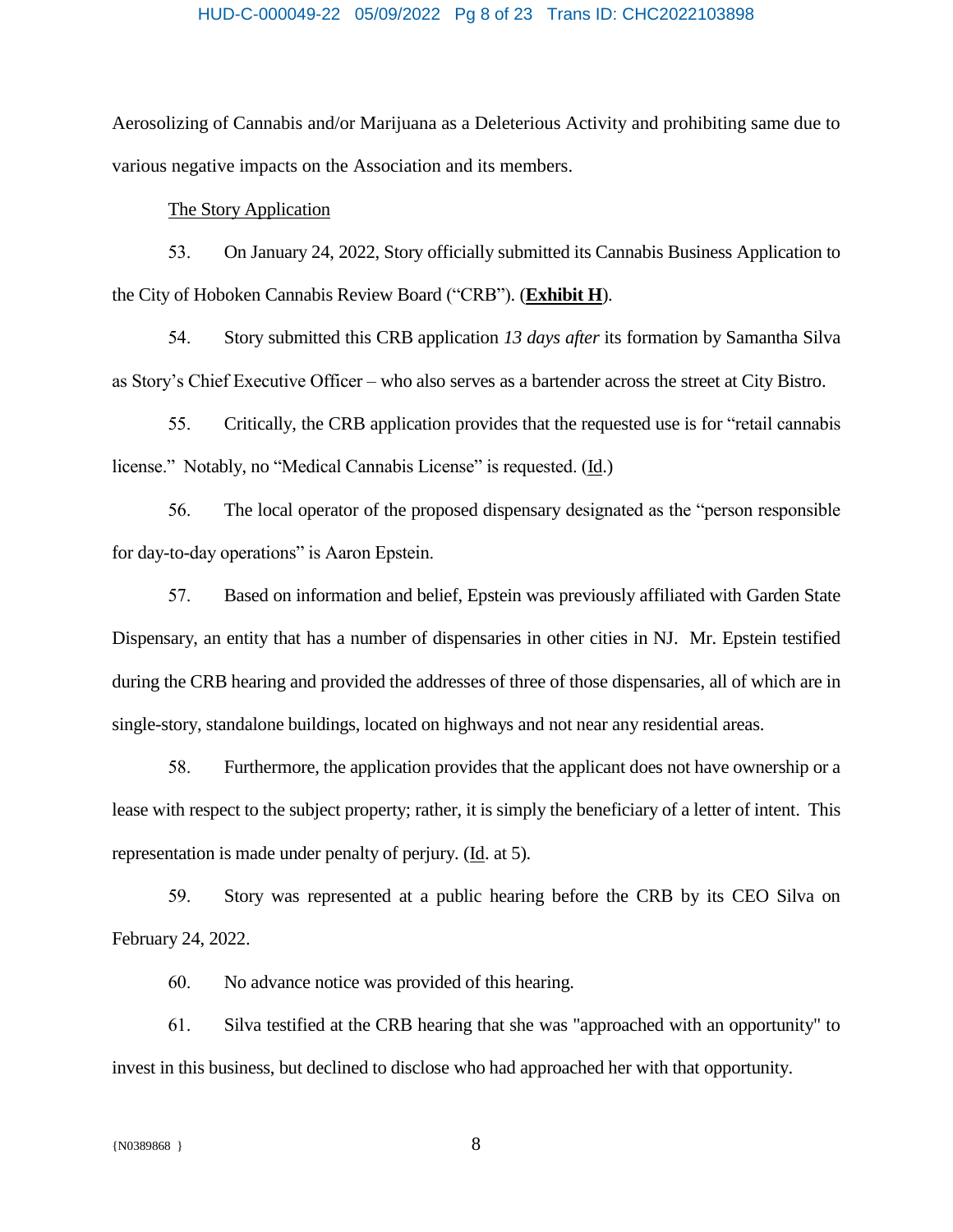#### HUD-C-000049-22 05/09/2022 Pg 9 of 23 Trans ID: CHC2022103898

62. New Jersey's Cannabis Regulatory Commission provides priority review and approval for three types of cannabis businesses: (i) Diversely Owned Businesses – minority-owned, woman-owned, or disabled veteran owned as certified by the New Jersey Department of Treasury in one or more listed categories (ii) Social Equity Businesses and (iii) Impact Zone Businesses.<sup>3</sup>

63. The proposed use of the Commercial Unit to house a cannabis dispensary not only belies the representations of the purchasers of the commercial unit; it was not intended to be permitted by the City of Hoboken and is not a permitted use under the Condominium's Governing Documents.

64. During the CRB hearing, the CRB members stated that Story needed to be more communicative and transparent with neighboring property owners and members of the community.

65. On March 10, 2022, Story submitted its application for Site Plan approval from the City of Hoboken Planning Board in connection with the proposed operation of the cannabis dispensary (the "Planning Board Application").

66. The Planning Board Application includes alterations to the Condominium's Common Elements.

67. Similarly, on April 4, 2022, Story appeared before the Hoboken Historic Preservation Commission – without any advance notice to the Association – seeking approval of proposed changes to the exterior Common Element façade of the Condominium.

68. Far from being transparent as recommended by the CRB, Story similarly failed to provide notice of the hearing before the Hoboken Historic Preservation Commission; and, even more egregiously, has not sought the legally required permission of the Association to make any of the alterations to the Condominium's Common Elements detailed before the Hoboken Historic Preservation Commission and in the Planning Board Application.

 $\overline{a}$ 

<sup>3</sup> <https://www.nj.gov/cannabis/businesses/priority-applications/>

<sup>{</sup>N0389868 } 9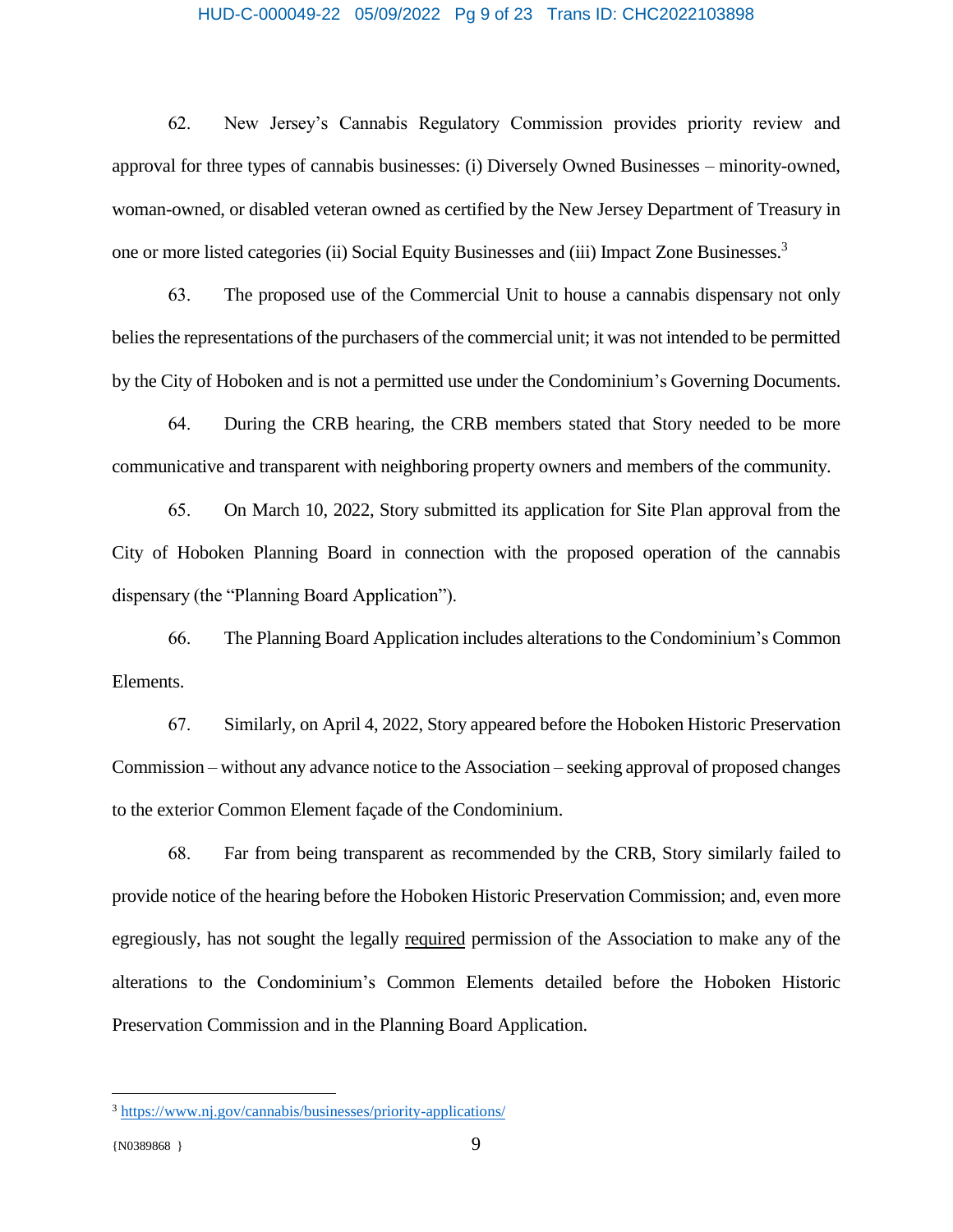## HUD-C-000049-22 05/09/2022 Pg 10 of 23 Trans ID: CHC2022103898

69. The Association's Governing Documents and the New Jersey Condominium Act both require the owner of the Commercial Unit, 51-53 14<sup>th</sup> Street Realty, LLC, to obtain the approval of the Association with respect to any and all changes to the Common Elements of the Condominium, which includes the exterior façade.

70. The New Jersey Condominium Act provides, at N.J.S.A. 46:8B-14. "Responsibilities of association," that the Association, acting through its Board, "shall be responsible for the maintenance, repair, replacement, cleaning and sanitation of the common elements."

71. The New Jersey Condominium Act further provides, at N.J.S.A. 46:8B-18. "Prohibited Work," that "[t]here shall be no material alteration of or substantial addition to the common elements except as authorized by the master deed. No unit owner shall contract for or perform any maintenance, repair, replacement, removal, alteration or modification of the common elements or any additions thereto, except through the association or its officers."

72. Section 6 of the Association's Master Deed clearly states that the Common Elements of the Condominium include the "roof of the building, foundations, footings, columns, girders, beams, supports, *exterior or interior bearing or main walls* and floors between Units[.]" (emphasis added).

73. In addition, there is nothing within the Master Deed which permits a Unit Owner (or tenant thereof) to alter the Common Elements without the approval of the Association.

74. These deceptive and fraudulent actions on the part of Defendants were effectuated to deprive the Association the opportunity to be heard before the CRB and Hoboken Historic Preservation Commission and prevent the Association from enforcing the requirements of the New Jersey Condominium Act and its Governing Documents.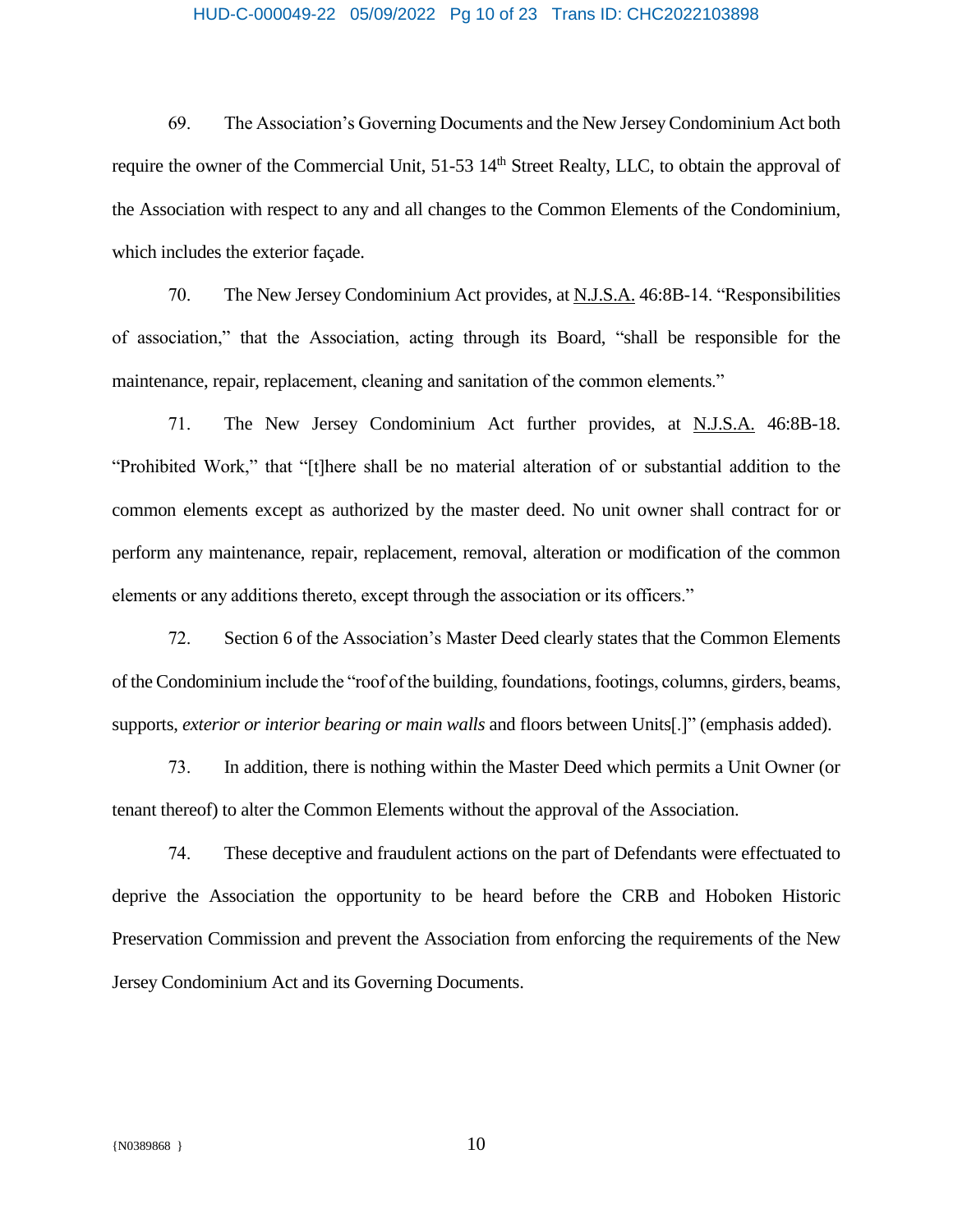#### HUD-C-000049-22 05/09/2022 Pg 11 of 23 Trans ID: CHC2022103898

75. The Condominium is located on the corner of Hudson St., which is in the R-1 residential district and 14<sup>th</sup> Street, which was previously zoned as residential but is now in the C-3 commercial district.

76. After the CRB hearing, Hoboken's City Council announced plans to introduce amendments to its cannabis zoning laws, one of which would require dispensaries to be at least 600 feet from primary or secondary schools, limit the total number of dispensaries to six, and create other new restrictions.<sup>4</sup>

77. The new amendment would also add a notice requirement to provide notice to property owners within 200 feet of the location. (Id.).

78. The amendment would also eliminate dispensaries from the C-3 district, which includes Fourteenth Street where the Condominium is located.

79. Councilwoman Tiffanie Fisher was quoted as commenting that "'No one thought through the implications' of the city's original relatively generous marijuana zoning laws"<sup>5</sup> and that Fourteenth Street and the C-3 district was not meant to be included as an area zoned for cannabis dispensaries.

80. On April 5, 2022, the Hoboken Planning Board unanimously voted to approve the removal of the C-3 district as an area zoned for cannabis dispensaries.

81. On April 6, 2022, the Hoboken City Counsel similarly voted to approve the removal of the C-3 district as an area zoned for cannabis dispensaries.

 $\overline{a}$ 

<sup>4</sup> [https://www.nj.com/hudson/2022/03/cannabis-zoning-restrictions-quickly-head-hoboken-city-council-after-uproar](https://www.nj.com/hudson/2022/03/cannabis-zoning-restrictions-quickly-head-hoboken-city-council-after-uproar-over-proposed-dispensary.html#:~:text=Hoboken)[over-proposed-](https://www.nj.com/hudson/2022/03/cannabis-zoning-restrictions-quickly-head-hoboken-city-council-after-uproar-over-proposed-dispensary.html#:~:text=Hoboken)

[dispensary.html#:~:text=Hoboken's%20City%20Council%20plans%20to,and%20create%20other%20new%20restri](https://www.nj.com/hudson/2022/03/cannabis-zoning-restrictions-quickly-head-hoboken-city-council-after-uproar-over-proposed-dispensary.html#:~:text=Hoboken) [ctions.](https://www.nj.com/hudson/2022/03/cannabis-zoning-restrictions-quickly-head-hoboken-city-council-after-uproar-over-proposed-dispensary.html#:~:text=Hoboken)

 $<sup>5</sup>$  (<u>Id</u>.)</sup>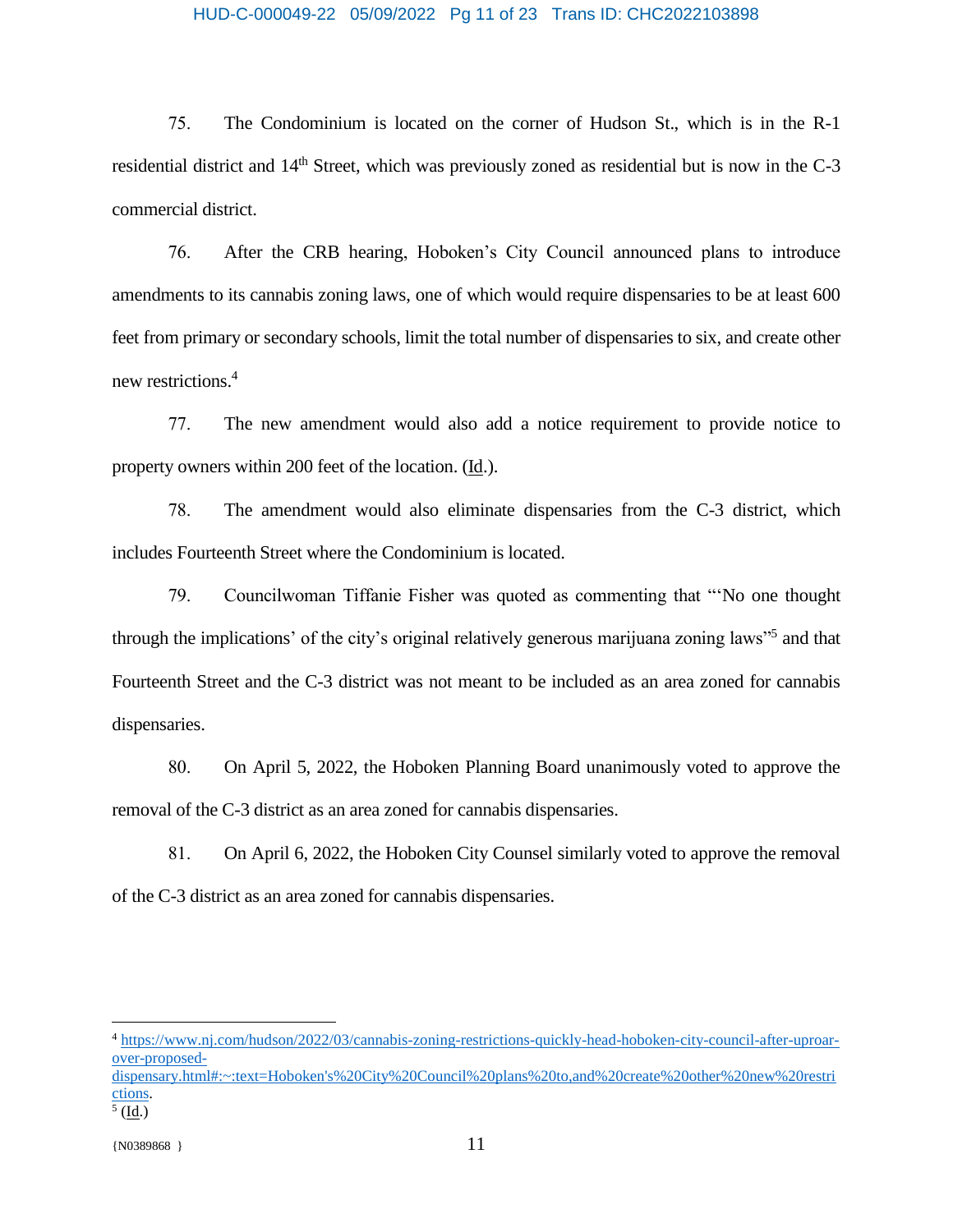# HUD-C-000049-22 05/09/2022 Pg 12 of 23 Trans ID: CHC2022103898

82. Pursuant to the Governing Documents, the affairs of the Association are managed by its Board of Trustees (the "Board").

83. The powers of the Board include: (i) the adoption and amendment of rules and regulations covering the details of the operation and use of the property  $(\S2(C))$ ; (ii) "enforcing obligations of the unit owners, to allocate profits and expenses and to do anything and everything else necessary and proper for the sound management of the Condominium, including the right to bring lawsuits to enforce the Rules and Regulations promulgated by the Board  $(\S2(G))$ ; (iii) establishing rules and regulations for the use of the Common Areas  $(\S2(J))$ ; and (iv) "taking such action as may be necessary to comply promptly with any and all orders or requirements affecting the Association placed thereon by any Federal, state, county or municipal authority have jurisdiction there over"  $(\$2(S))$ .

84. The owners of the Commercial Unit have violated the Master Deed by, amongst other things, failing to seek approval of alterations to the Common Elements.

85. The owners of the Commercial Unit have also violated the Bylaws of the Association by engaging in "activities deleterious to the aesthetics or property values of the Condominium;" eroding the comfort and security of the Unit Owners, their guests, invitees and lessees; and undermining the "general welfare and safety of the Condominium community." (Art. VII, § 1).

86. On February 25, 2022, the Association wasinformed by its current insurance carrier AmTrust Financial Services, Inc. ("AmTrust") that the Association would not be eligible for an insurance policy at AmTrust if cannabis and/or marijuana was sold, used or consumed on Association property, and likewise would not be able to renew its current policy given same.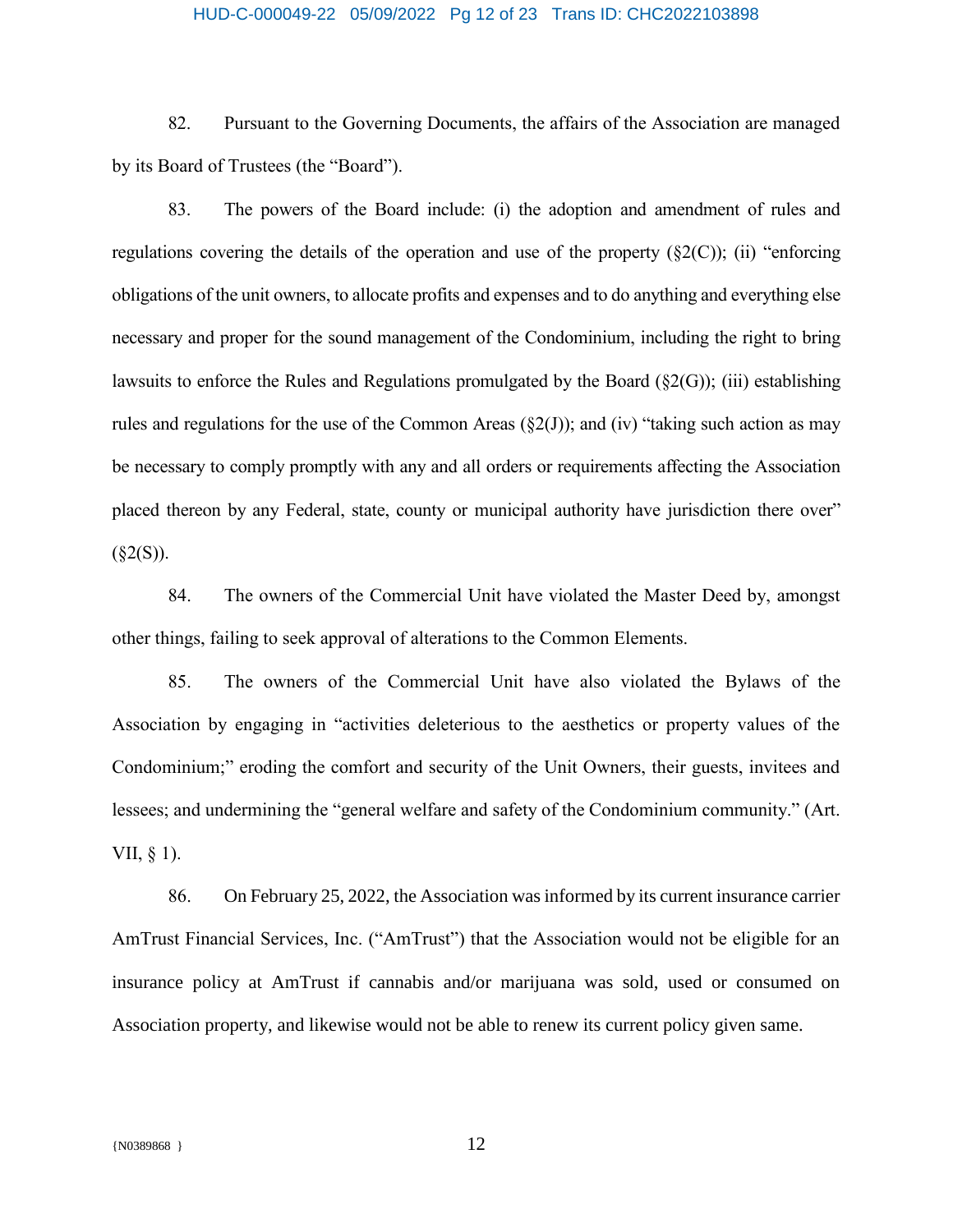## HUD-C-000049-22 05/09/2022 Pg 13 of 23 Trans ID: CHC2022103898

87. For the benefit of the Association and of the individual owners, the Board adopted a resolution on April 30, 2022 to affirm the prohibitions already contained within the Governing Documents with respect to the sale, use, display, transfer, distribution or smoking, vaping, or aerosolizing of cannabis and/or marijuana at the Condominium as a deleterious activity.

88. Any action that tends to decrease property values or increase insurance rates to the members of the Association is "deleterious" in contravention of Article VII, Section 1.B of the Bylaws, as it negatively impacts the property values of the Association's members and, as such, is not aligned with the common interest of the individual Owners of the Association.

89. Moreover, additional security may be required, should cannabis and/or marijuana be sold at or in the vicinity of the Condominium, thus adversely affecting the general welfare and safety of the Association contrary to Article VIII, Section 1.D, of the Bylaws.

90. Similarly, the presence of cannabis and/or marijuana paraphernalia and the sale, use, display, transfer or distribution of cannabis and/or marijuana and associated paraphernalia at, in or in the vicinity of the Condominium, or the or smoking, vaping, or aerosolizing thereof, would tend to decrease the comfort of the Unit Owners, their guests, invitees, and lessees, contrary to Article VIII, Section 1.C, of the Bylaws.

91. The New Jersey State Legislature passed the New Jersey Cannabis Regulatory, Enforcement Assistance, and Marketplace Modernization Act (the "Act"), S. 21, 2020 Leg., 219<sup>th</sup> Sess. (N.J. 2021), an act concerning the legalization of the personal use of cannabis for certain adults, subject to State regulation, signed into law on February 22, 2021.

92. The Act provides that notwithstanding that the use or possession with intent to use drug paraphernalia, as defined by N.J.S.A. § 2C:36-1, to ingest, inhale, or otherwise introduce marijuana or hashish into the human body, is not a punishable crime, offense, act of delinquency,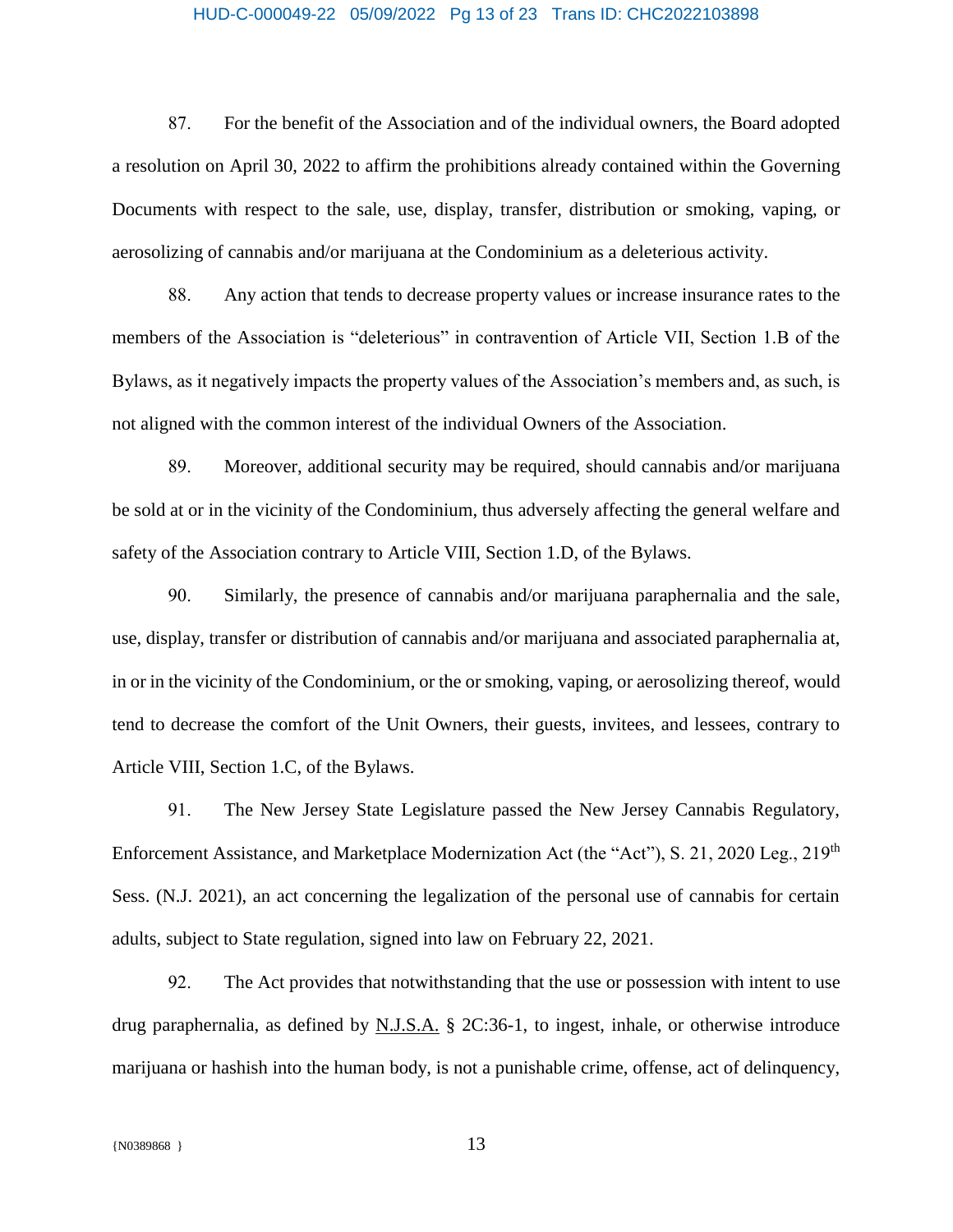#### HUD-C-000049-22 05/09/2022 Pg 14 of 23 Trans ID: CHC2022103898

or civil violation, pursuant to this section, the use of drug paraphernalia for that purpose may be prohibited or otherwise regulated on or in any property by the person or entity that controls that property, including the units of a condominium, as defined by N.J.S.A. § 46:8B-3.

93. N.J.S.A. § 24:6I-31 provides that in reviewing initial permit applications for sale of cannabis licenses, the Cannabis Regulatory Commission shall prioritize applications on the basis of "impact zones," defined as a municipality wherein past criminal marijuana enterprises contributed to "higher concentrations of law enforcement activity, unemployment, and poverty".

94. The municipality of Hoboken has a crime index total of 745 according to the 2019 Uniform Crime Report by the Division of State Police, and an unemployment rate of 1.6% according to the 2019 U.S. Bureau of Labor Statistics and U.S. Census Bureau, neither of which qualifies the municipality of Hoboken as an "impact zone" according to the Act.

95. The Act further specifies that it does not prohibit an entity that owns or controls a property from prohibiting or otherwise regulating the consumption, use, display, transfer, distribution, sale, or transportation of cannabis items on or in that property; with respect to consumption, however, it may prohibit or regulate only the smoking, vaping or aerosolizing of cannabis and not other types of consumption.

96. The Association determined that because the Condominium is not in an "impact zone," the prohibition of the sale, use, display, transfer, distribution or smoking, vaping, or aerosolizing of cannabis and/or marijuana on Association property is not in conflict with the Legislature's intent in passing the Act.

97. Despite the prohibitions in the Governing Documents, Retail and Story have indicated their intent to proceed with the Planning Board Application to impermissibly alter the Common Elements of the Condominium and use the Commercial Unit as a cannabis dispensary.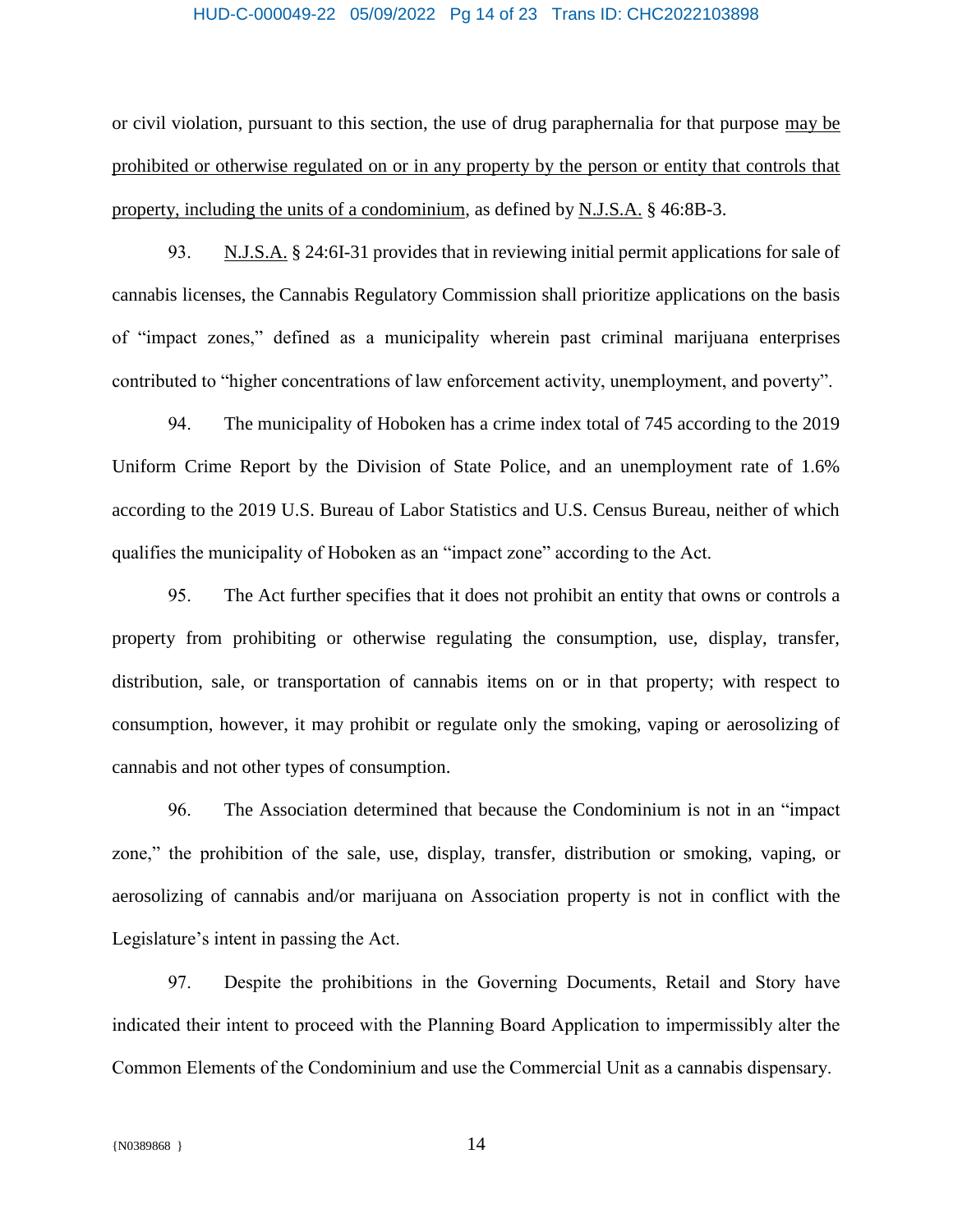## HUD-C-000049-22 05/09/2022 Pg 15 of 23 Trans ID: CHC2022103898

98. Thus, an actual controversy has arisen between the Association and Retail.

99. While not required to offer mediation, on April 15, 2022, the Association offered to proceed to mediation with Retail and Story on the condition that (a) the costs of mediation would be split equally amongst the Association, Retail and Story (b) Story agree to voluntarily adjourn any hearings before the Planning Board until no earlier than July 15, 2022 (c) Retail execute a stipulation that it would not use the Commercial Unit as a consumption lounge.

- 100. Retail and Story declined to participate in mediation.
- 101. As a result, the Association has commenced this action.

### **COUNT ONE (Declaratory Judgment)**

102. The Association repeats the allegations heretofore stated.

103. By reason of the foregoing, a declaratory judgment is both necessary and proper in order to set forth and determine the rights, obligations and liabilities that exist under the Association's Governing Documents.

104. The dispute between the parties is ripe and justiciable under the Uniform Declaratory Judgment Act ("the Act"), N.J.S.A. 2A:16-50, et seq.

105. The rights, status and other legal relations of the Parties under the Governing Documents are sufficiently certain and crystallized that the entry of declaratory judgment by this Court will resolve the controversy that has given rise to this proceeding.

**WHEREFORE**, the Association respectfully requests that the Court enter judgment against the Defendants as follows:

- A. Declaring that the proposed use of the Commercial Unit as a cannabis dispensary is not a permitted use under the Governing Documents;
- B. Awarding injunctive relief; and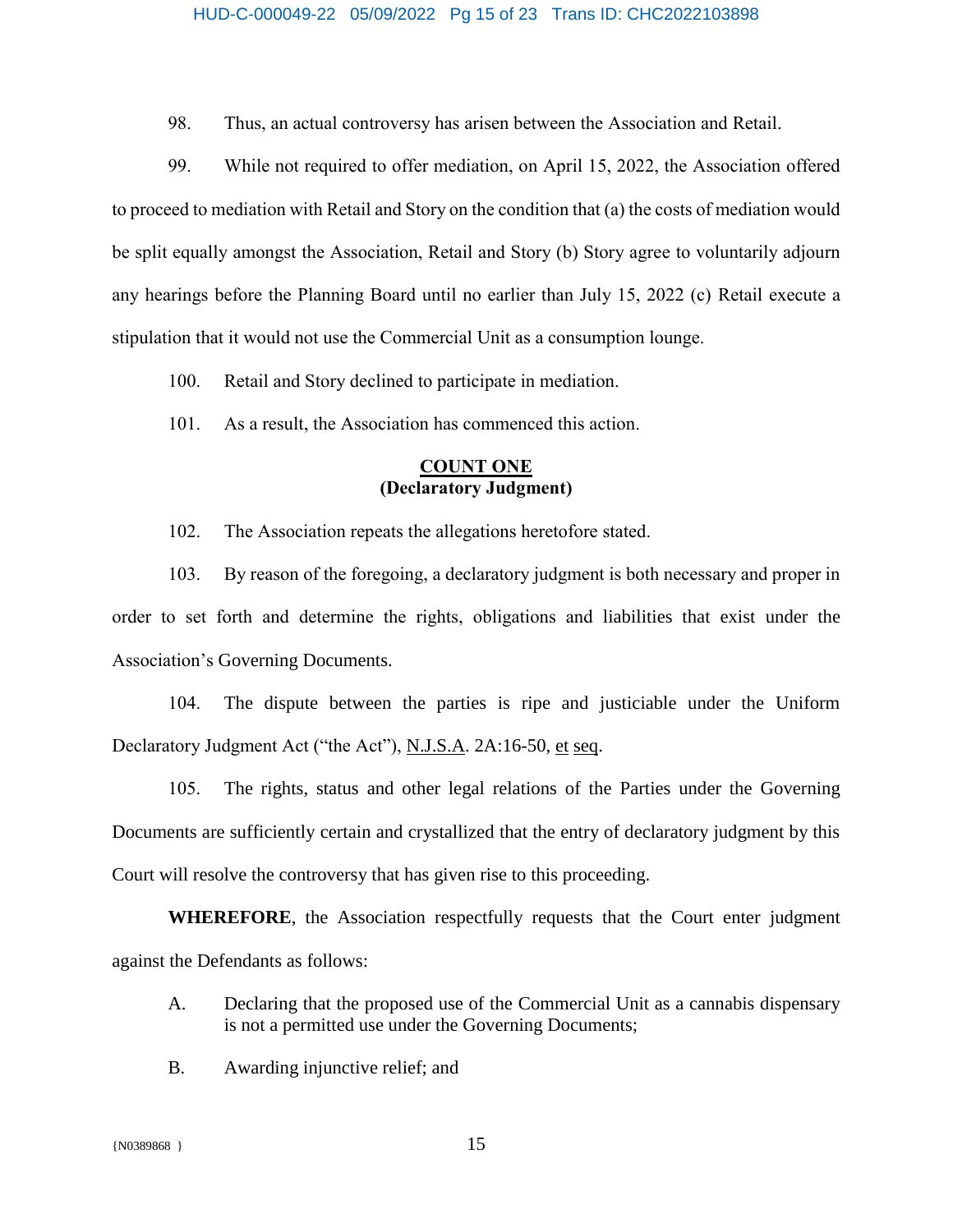C. Granting such other relief as the Court deems fair, just and equitable.

### **COUNT TWO (Injunctive Relief)**

107. The Association is entitled to permanent injunctive relief for the following reasons.

106. The Association repeats the allegations heretofore stated.

108. Section 14 of the Master Deed provides that "[e]ach Unit Owner or occupant shall comply with the provisions of this Master Deed, the By-Laws of the 51-53 Fourteenth Street Condominium Association, Inc., and with any amendments or supplements to the foregoing. Failure to comply with any such provisions, shall be grounds for injunctive relief by the Grantor, the Association, and any other Unit Owner."

109. The Association has the exclusive right to regulate use of the common elements, which include, without limitation: (a) curbs and sidewalks; (b) conduits and utility lines; (c) public connections; (d) the roof, foundations, footings, columns, girders, beams, supports, exterior or interior bearing or main walls and floor between units; (e) all other facilities or any improvement within the Condominium necessary or convenient to the existence, management, operation, maintenance, or safety of the Condominium or normally in common use. (Master Deed, §6).

110. In addition, as detailed above, the proposed use is violative of the Association's Governing Documents and will prove deleterious to the health, safety, and well-being of the residential unit owners, erode property values; and imperil the ability of the Association to obtain insurance and financings from federal insured financial institutions. It may also impact the ability to obtain mortgages for the Units.

111. If the Court does not grant relief, the residential unit owners will be irreparably damaged and the equities favor a grant of relief in favor of the Association and its residents.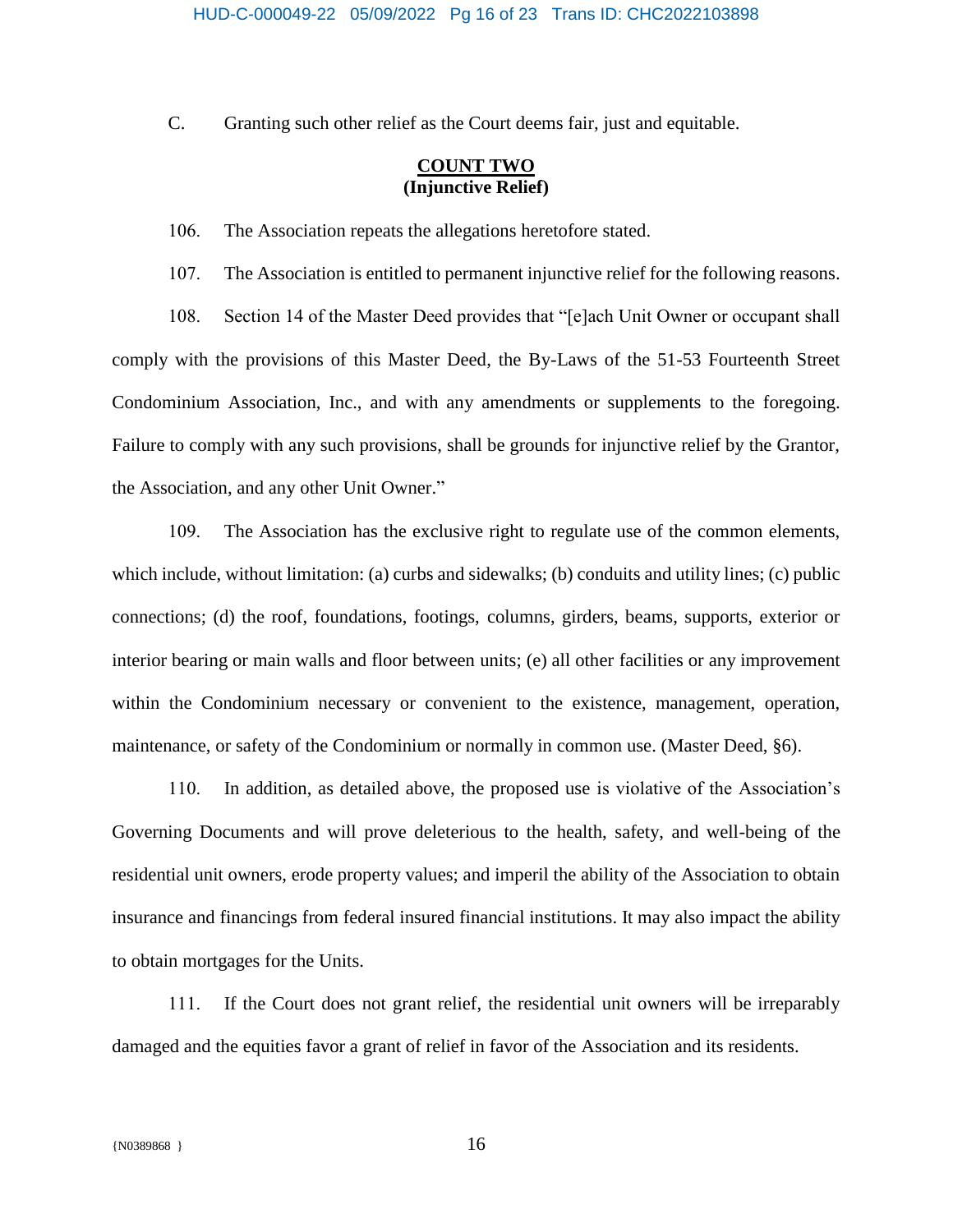#### HUD-C-000049-22 05/09/2022 Pg 17 of 23 Trans ID: CHC2022103898

**WHEREFORE**, the Association respectfully requests that the Court enter judgment against the Defendants as follows:

- A. Declaring that the proposed use of the Commercial Unit as a cannabis dispensary is not a permitted use under the Governing Documents;
- B. Awarding injunctive relief; and
- C. Granting such other relief as the Court deems fair, just and equitable.

## **COUNT THREE (Nuisance – Use of Land Interfering with Others)**

112. The Association repeats the allegations heretofore stated.

113. In connection with the intended use of the Commercial Unit as a cannabis dispensary, Defendants have violated the Governing Documents of the Association.

114. Defendants unapproved use of the Commercial Unit has interfered with and limited

the Association's unit owners' use and enjoyment of their residential units and will result in, inter

alia, additional pedestrian traffic, increased congestion and debris constituting a nuisance per se.

115. As a result of the actions of Defendants, the Association has suffered damages.

**WHEREFORE**, the Association respectfully requests that the Court enter judgment

against the Defendants as follows:

- A. Declaring that the proposed use of the Commercial Unit as a cannabis dispensary is not a permitted use under the Governing Documents;
- B. Awarding injunctive relief; and
- C. Granting such other relief as the Court deems fair, just and equitable.

### **COUNT FOUR (Common Law Fraud)**

116. The Association repeats the allegations heretofore stated.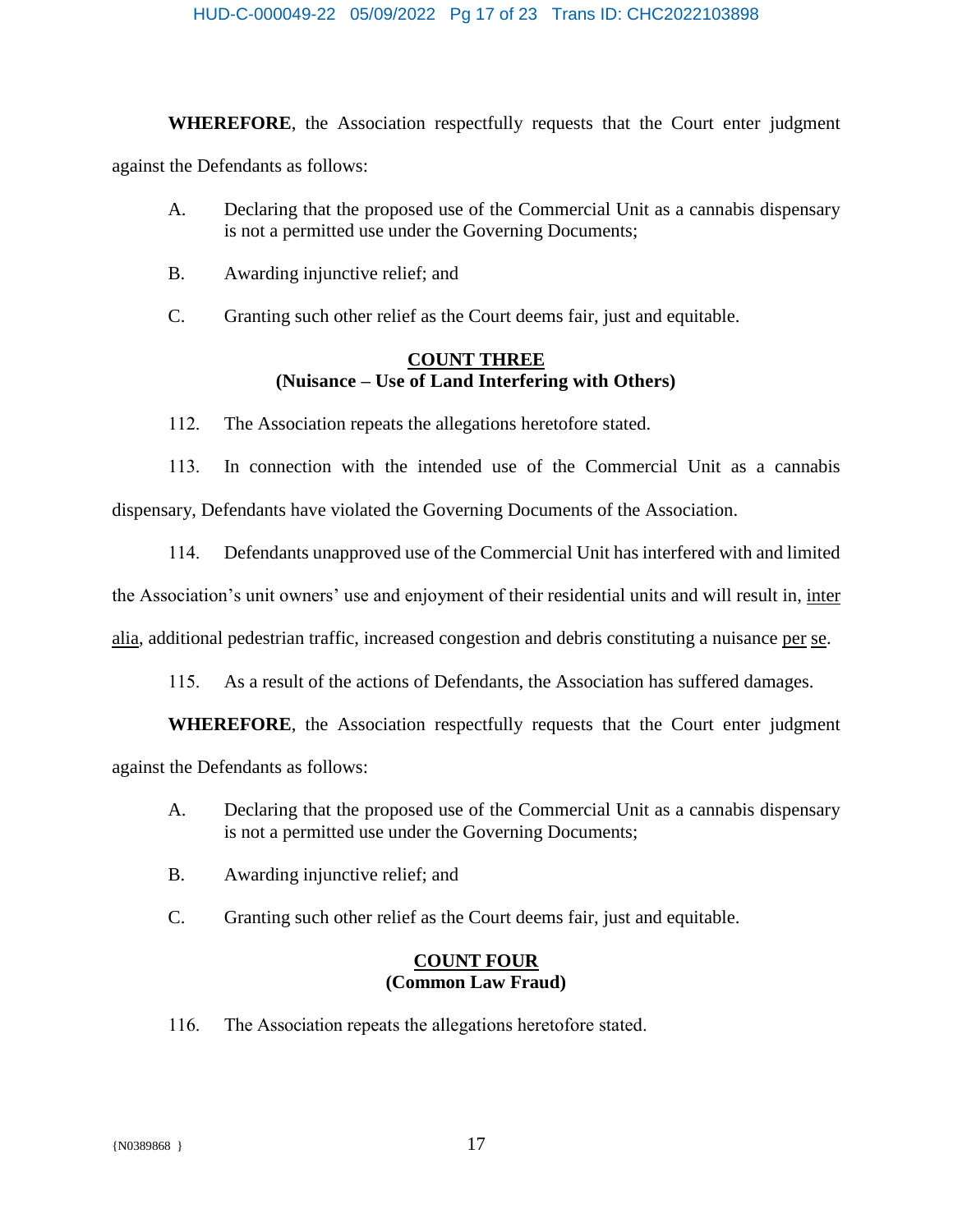## HUD-C-000049-22 05/09/2022 Pg 18 of 23 Trans ID: CHC2022103898

117. In expressing their interest in the commercial unit and inducing Bren II Corp. to convey the commercial unit to Retail, Retail and its principals represented to Bren II Corp. that it intended to use the commercial unit for a medical office.

118. Retail incorporated this express representation in the contract of sale for the commercial unit.

119. Furthermore, Nussbaum, a principal of Retail, also misrepresented to the Association his intent to move his physical therapy practice at Exchange, in which he and Fulop owned an interest, into the commercial space in order to induce Bren II Corp. to convey the Commercial Unit to Retail.

120. These representations were made intentionally and with knowledge of their falsity.

121. Bren II Corp. and the Association justifiably relied upon the accuracy and truthfulness of the representations of Retail, Exchange, Nussbaum and Fulop in reaching its decision to sell the unit.

122. As a direct and proximate result of the fraudulent actions of Retail, Exchange, Nussbaum and Fulop, the Association and its residential unit owners have been damaged.

**WHEREFORE**, the Association demands judgment against defendants Retail, Exchange, Nussbaum and Fulop for damages, together with attorneys' fees, interest, costs of suit, and such other and further relief the court deems proper.

### **COUNT FIVE (Civil Conspiracy)**

123. The Association repeats the allegations heretofore stated.

124. The foregoing acts to induce the sale of the Commercial Unit based upon misrepresentations as to its intended use was done in collaboration and concert with Story and Silva.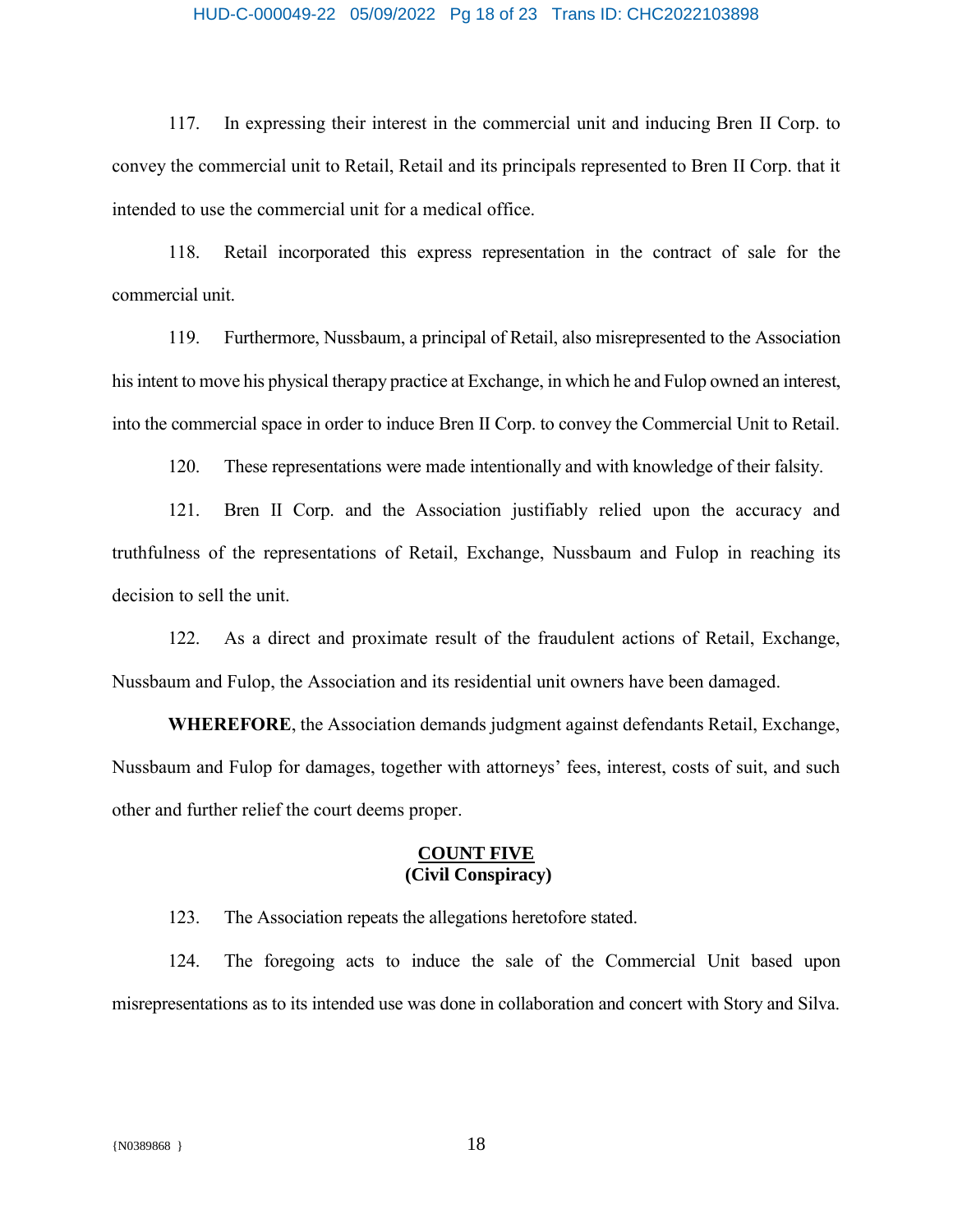#### HUD-C-000049-22 05/09/2022 Pg 19 of 23 Trans ID: CHC2022103898

125. Defendants failed to disclose their intention to mislead the Association and mislead Bren II Corp. into conveying the Commercial Unit to Retail on the express representation that the unit would be used as a medical practice.

126. Based on information and belief, it was never Defendant's intention to transition the physical therapy practice located at 1325 Hudson Street to 51-53 Fourteenth Street.

127. Rather, Defendants conspired to mislead the Association and Bren II Corp. and open the cannabis dispensary.

128. In fact, this planning was substantially complete before Story's formation.

129. Story was not formed until January 11, 2022, 13 days before it filed its cannabis licensing application with the City of Hoboken.

130. Similarly, Retail was not formed until July 23, 2021, 11 days before executing a contract of sale for the Commercial Unit.

131. As a result of the aforesaid conspiracy, the Defendants were able to secure the Commercial Unit for an unauthorized use, which will result in damage to the residential unit owners of the Condominium.

**WHEREFORE**, the Association demands judgment against the Defendants, jointly and severally, for damages, together with attorneys' fees, interest, costs of suit, and such other and further relief the court deems proper.

### **COUNT SIX (Corporate Veil Piercing/Alter Ego)**

132. The Association repeats the allegations heretofore stated.

133. Retail is simply the alter ego and mere instrumentality dominated and controlled by Exchange and its corporate members, Nussbaum and Fulop.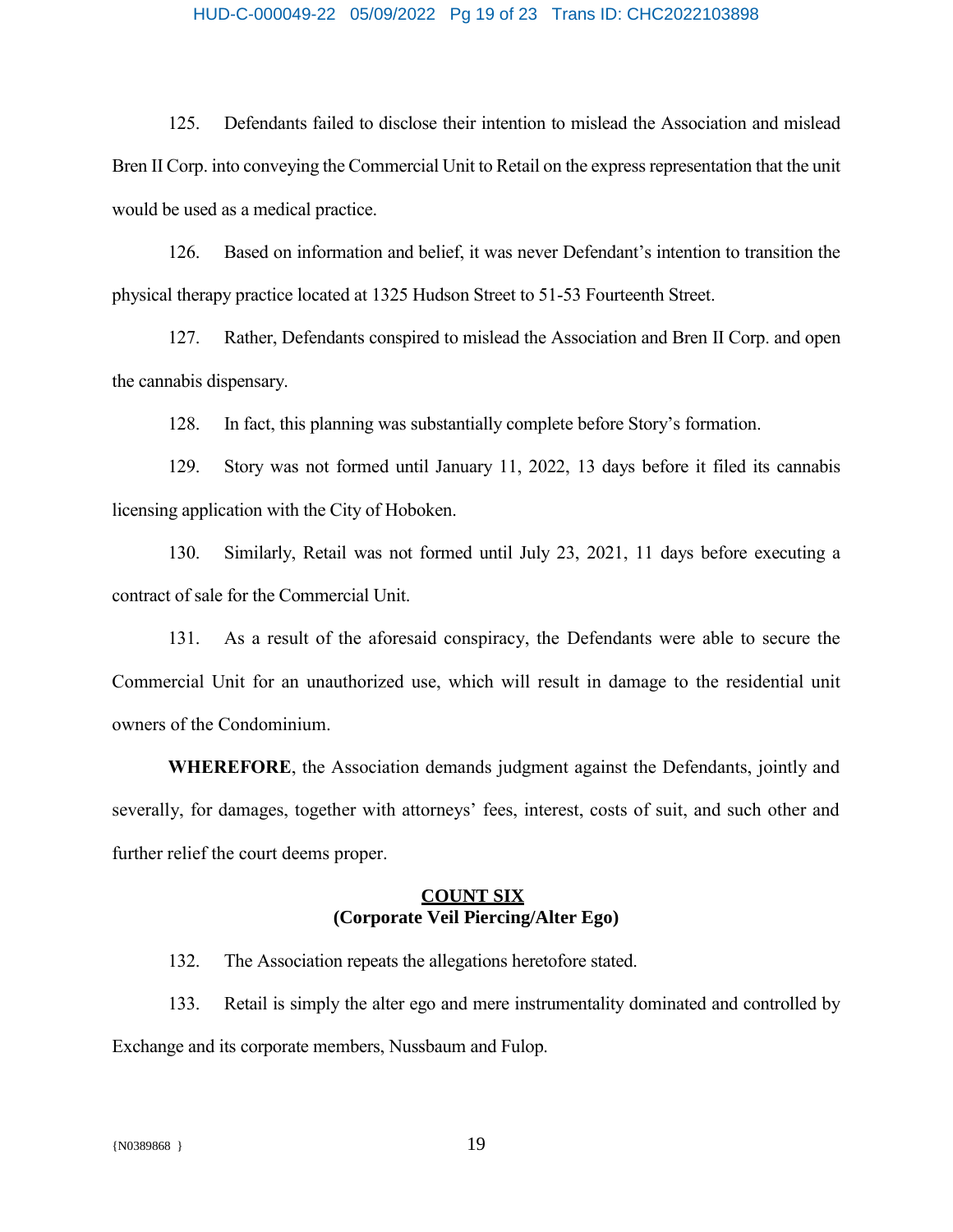# HUD-C-000049-22 05/09/2022 Pg 20 of 23 Trans ID: CHC2022103898

134. As alter egos, Exchange, Nussbaum and Fulop may be held responsible for the conduct of Retail where, as here, adherence to the fiction of a separate corporate existence would perpetrate a fraud or injustice, or otherwise circumvent the law.

135. Based on information and belief, Exchange, Nussbaum and Fulop failed to operate Retail independently or abide by corporate formalities, such that Retail merely served as the "alter ego" of Exchange, Nussbaum and Fulop in the acquisition of the Commercial Unit of the Condominium.

136. Based on information and belief, Retail was created for the sole purpose of consummating the acquisition and lease of the Commercial Unit by Retail under the control and direction of Exchange, Nussbaum and Fulop for the purpose of leasing the Commercial Unit to Story to open a cannabis dispensary.

137. Retail was formed on July 23, 2021 as a single purpose entity for the sole purpose of acquiring and leasing the Commercial Unit.

138. Retail was formed *11 days before* contracting to purchase the Commercial Unit.

139. Retail ultimately acquired the Commercial Unit four months later in November 2021.

140. Based on information and belief, the mortgage provided by BCB that supported the acquisition of the Commercial Unit, was secured by the financial wherewithal of Exchange, Nussbaum and Fulop, further cementing the financial interdependence of these persons and entities and the lack of any meaningful demarcation of the corporation form.

141. Based on information and belief, the mortgage was purposefully obtained from BCB for the Commercial Unit because BCB was comfortable with the operation of the Commercial Unit as a cannabis dispensary, whereas most other mortgage lenders would not have been. Thus, at the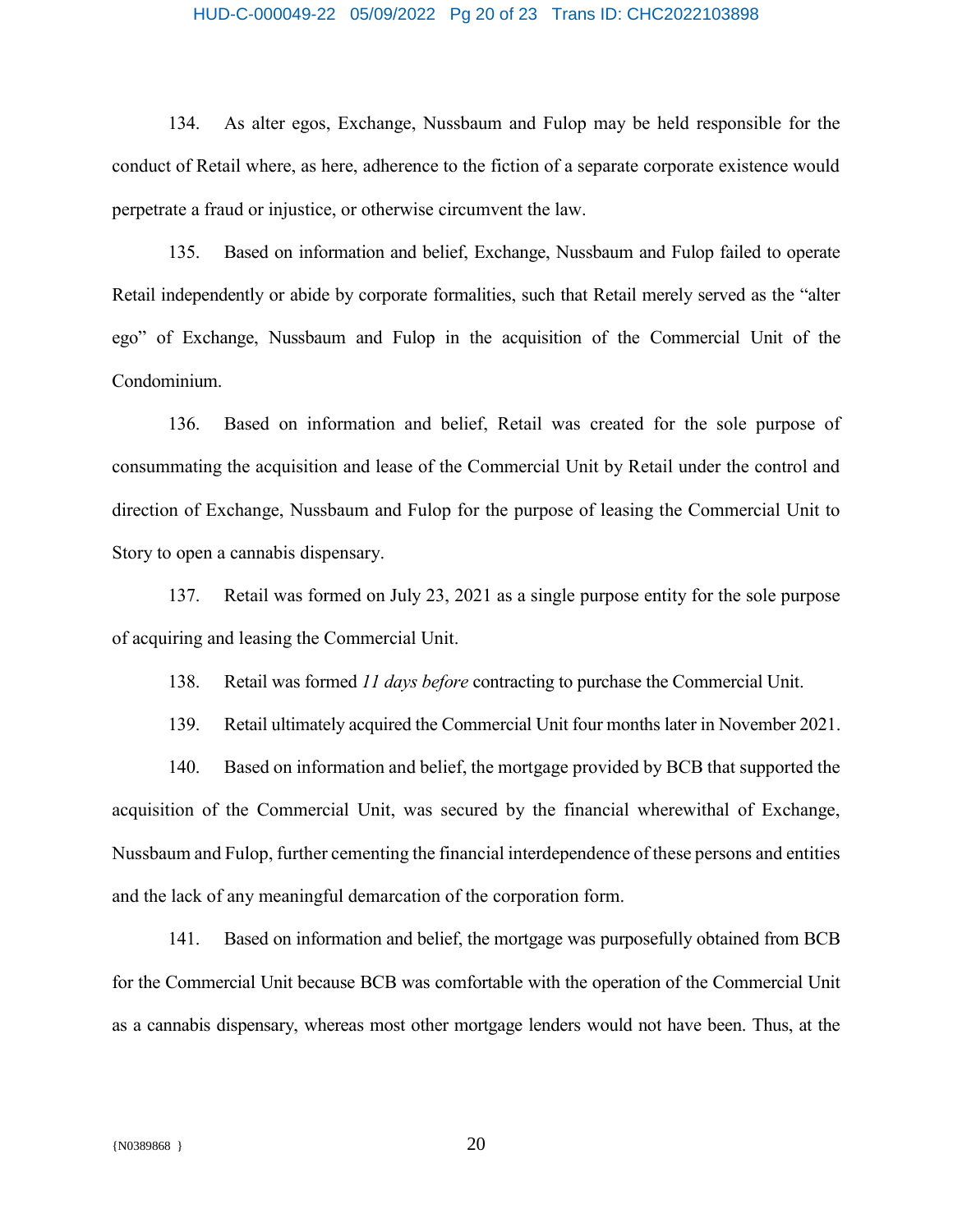#### HUD-C-000049-22 05/09/2022 Pg 21 of 23 Trans ID: CHC2022103898

time of the sale, Retail, Exchange, Fulop and Nussbaum were all aware and intended to operate the Commercial Unit as a cannabis dispensary.

142. Alternatively, if that representation was not made, then the Defendants may have also misled BCB, a federally insured financial institution, as to their true intentions.

143. Given these facts, Retail does not operate as a going concern, and was formed for the sole purpose of effectuating this discrete transaction and leasing the Commercial unit.

144. Retail has no separate existence from Exchange, Nussbaum and Fulop.

145. Based on information and belief, Retail was thinly capitalized and created for the sole purpose of shielding Exchange, Nussbaum and Fulop from the consequences of their own improper conduct and thus, was erected to perpetuate a fraud and injustice.

146. Based on information and belief, Retail did not observe any corporate formalities; and, thus, permitting Exchange, Nussbaum and Fulop to shield themselves from liability for their own tortious conduct, effectuated through Retail, would only further this injustice.

147. It is clear that Exchange, Nussbaum and Fulop have abused the corporate form by exercising pervasive domination and control over Retail through common ownership, management, and assets; and have thinly capitalized this entity, which has no independent operations or existence of its own, in order to shield themselves from liability for their own tortious conduct such that the protections afforded by the corporate form should be disregarded and the corporate veils of these corporate entities should be pierced.

**WHEREFORE**, the Association demands judgment against defendants Exchange, Nussbaum and Fulop, jointly and severally, for damages, together with attorneys' fees, interest, costs of suit, and such other and further relief as the court deems proper.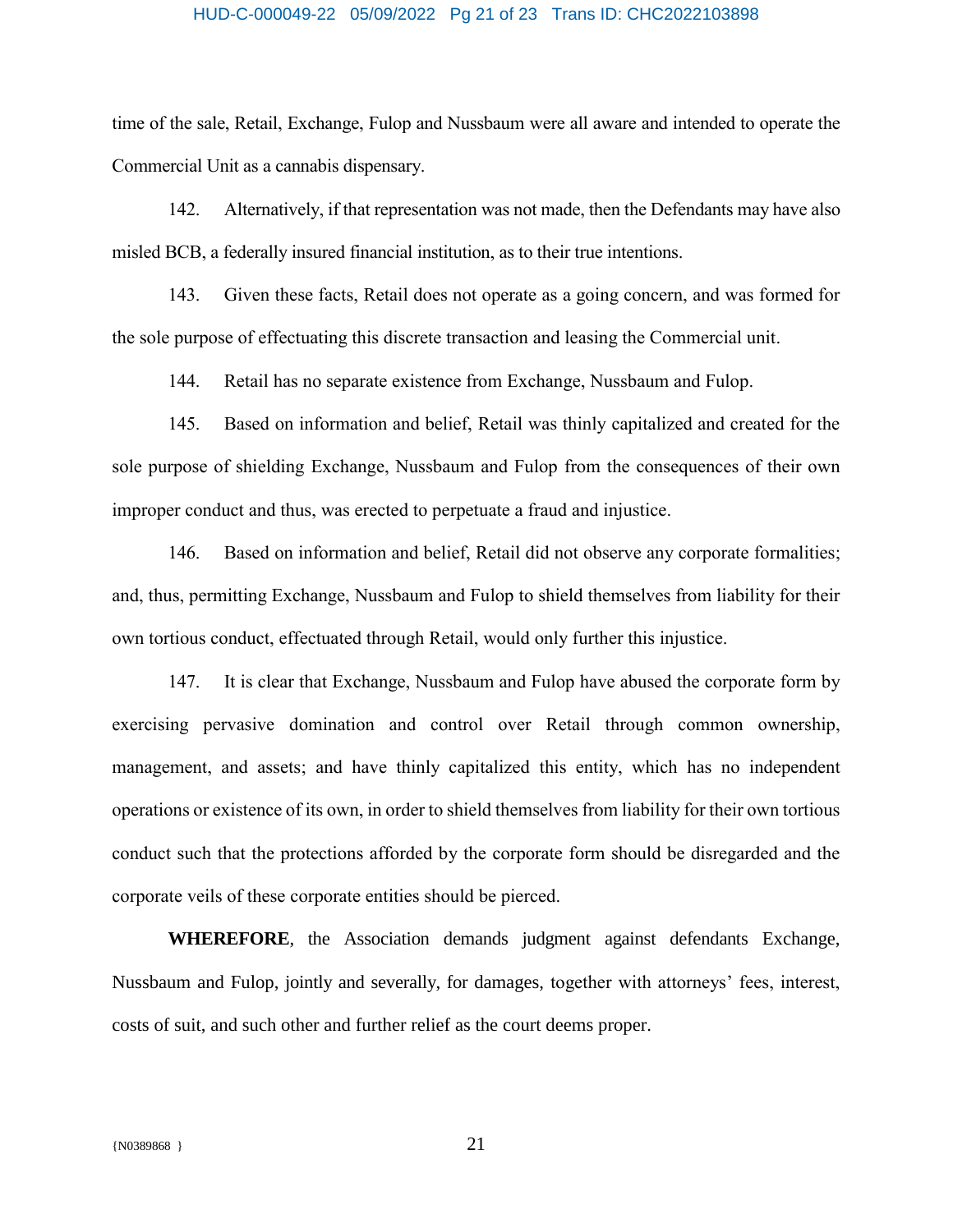### **PRAYER FOR RELIEF**

**WHEREFORE**, the Association respectfully requests that the Court:

(a) Declare that the proposed use of the Commercial Unit as a cannabis dispensary is

not a permitted use under the Governing Documents;

- (b) Awarding injunctive relief;
- (c) Awarding compensatory and punitive damages;
- (d) Awarding reasonable attorney's fees, interest and costs; and
- (e) Awarding such other relief as the Court deems equitable, just and appropriate.

# May 9, 2022 **BECKER & POLIAKOFF LLP**

Jouth Colodan

Vincenzo M. Mogavero Martin C. Cabalar

### **JURY DEMAND**

The Association hereby demands a jury trial of all claims so triable, including, without limitation, Counts Four, Five and Six of the Complaint.

# **DESIGNATION OF TRIAL COUNSEL**

Pursuant to <u>R</u>. 4:5-1(c), Vincenzo M. Mogavero, Esq., is designated as trial counsel for the

Association in the captioned matter.